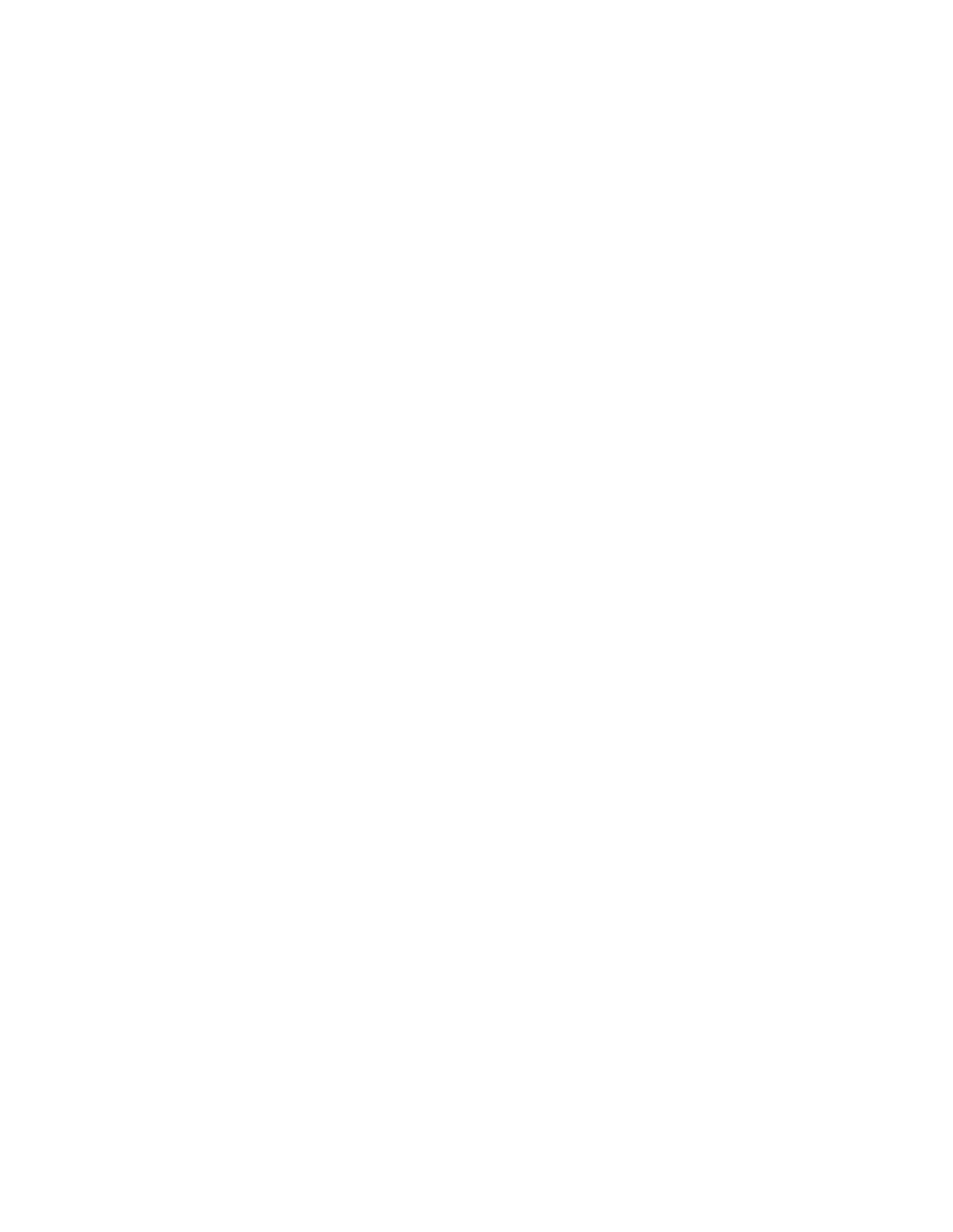# Contents

| $\mathbf{1}$ |                |                                                                   |  |
|--------------|----------------|-------------------------------------------------------------------|--|
|              | 1.1.           |                                                                   |  |
|              | 1.2.           | Point of Common Coupling (PCC) / Point of DER Connection (POC)  2 |  |
|              | 1.3.           |                                                                   |  |
|              | $\overline{2}$ |                                                                   |  |
|              | 2.1.           |                                                                   |  |
|              | 2.2.           |                                                                   |  |
|              | 2.3.           |                                                                   |  |
|              | 2.4.           |                                                                   |  |
|              | 2.5.           |                                                                   |  |
| 3            |                |                                                                   |  |
|              | 3.1.           |                                                                   |  |
|              | 3.2.           |                                                                   |  |
|              | 3.3.           |                                                                   |  |
|              | 3.4.           |                                                                   |  |
|              | 3.5.           |                                                                   |  |
|              | 3.6.           |                                                                   |  |
| 4            |                |                                                                   |  |
|              | 4.1.           |                                                                   |  |
|              | 4.2.           |                                                                   |  |
|              | 4.3.           |                                                                   |  |
|              | 4.4.           |                                                                   |  |
|              | 4.5.           |                                                                   |  |
|              | 4.6.           |                                                                   |  |
|              | 4.7.           |                                                                   |  |
|              | 4.8.           |                                                                   |  |
| 5            |                |                                                                   |  |
|              | 5.1.           |                                                                   |  |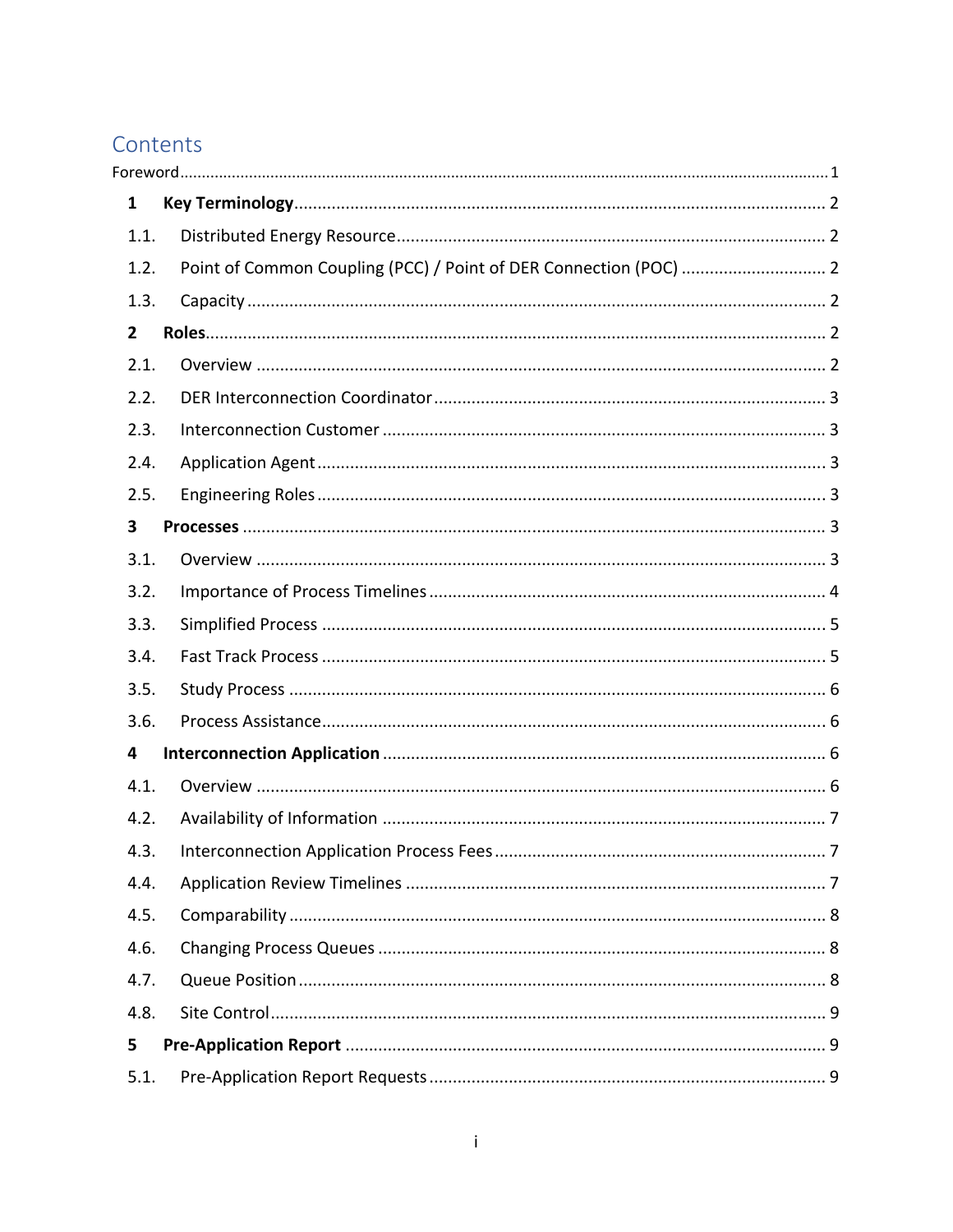| 5.2.  |    |
|-------|----|
| 5.3.  |    |
| 6     |    |
| 6.1.  |    |
| 6.2.  |    |
| 6.3.  |    |
| 7     |    |
| 7.1.  |    |
| 8     |    |
| 8.1.  |    |
| 8.2.  |    |
| 9     |    |
| 9.1.  |    |
| 9.2.  |    |
| 9.3.  |    |
| 9.4.  |    |
| 9.5.  |    |
| 10    |    |
| 10.1. |    |
| 10.2. |    |
| 11    |    |
| 11.1. | 15 |
| 12    |    |
| 12.1. |    |
| 12.2. |    |
| 12.3. |    |
| 12.4. |    |
| 13    |    |
| 14    |    |
| 15    |    |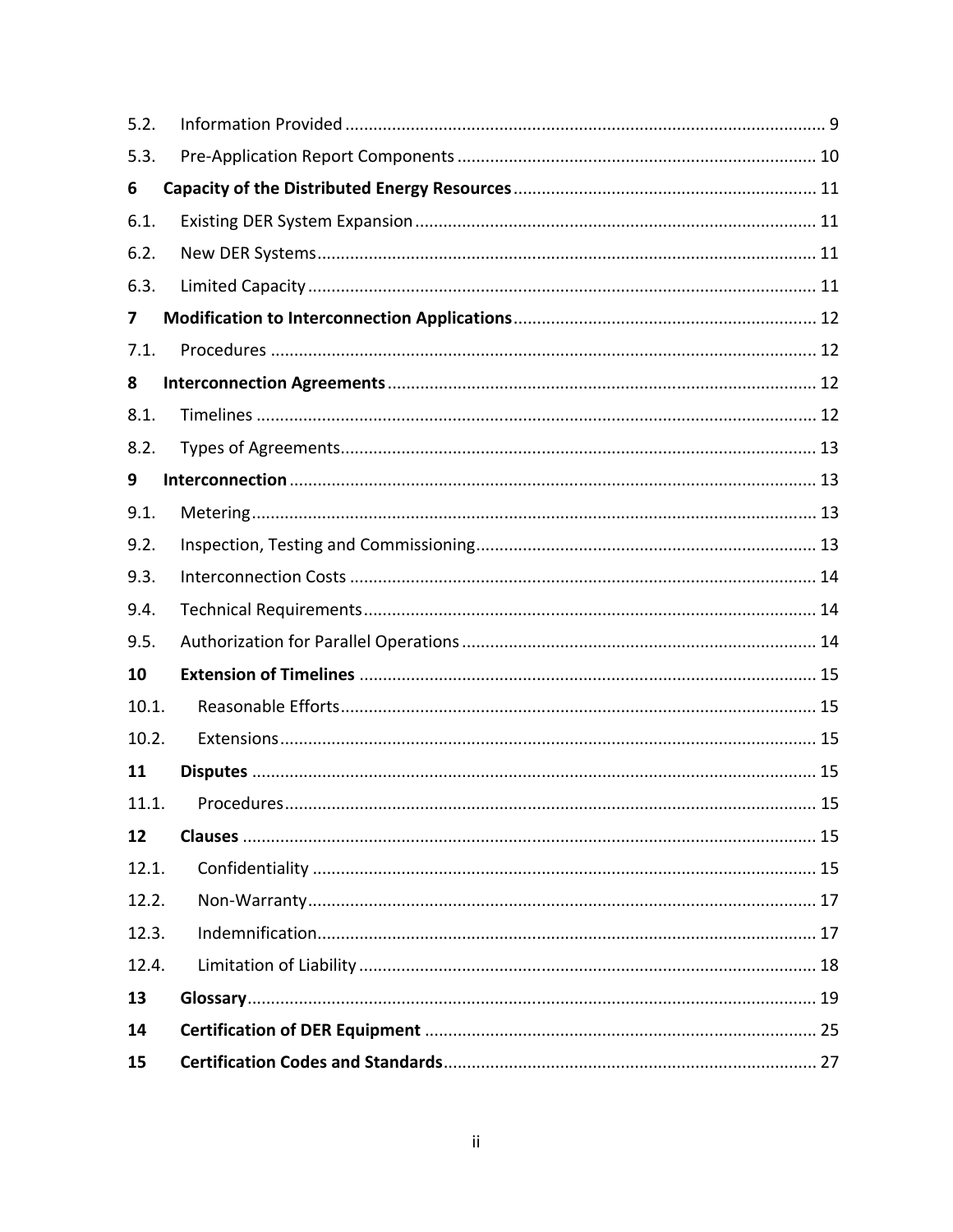# **Foreword**

The State of Minnesota currently has interconnection process standards in effect to address the interconnection of distributed energy resources (DER) to the distribution grid. Under Minnesota Statute §216B.1611, cooperatives and municipals shall adopt an interconnection process that addresses the same issues as the interconnection process approved by the Minnesota Public Utilities Commission. Redwood Falls Public Utilities Distributed Energy Resources Interconnection Process (Interconnection Process) applies to any DER no larger than 10‐ megawatts (MW) AC interconnecting to and operating in parallel with Redwood Falls Public Utilities' distribution system in Minnesota. This interconnection process document is designed to be customer‐centric when explaining the steps and details to interconnect DER systems to the distribution grid.

The Interconnection Process is comprised of four manuals: 1) Process Overview, 2) Simplified Process, 3) Fast Track Process, and 4) Study Process and also contains several forms, including a final Interconnection Agreement. For the majority of DER interconnections, only the Process Overview and the Simplified Process manuals will apply. For larger and more complex DER interconnections, the Fast Track Process or the Study Process may apply.

As part of the Interconnection Process, an Interconnection Agreement is to be executed prior to interconnecting a DER system to the utility distribution grid. For most DER interconnections, the utility's Contract for Cogeneration and Small Power Production Facilities (Uniform Contract) will be used. For DER systems that do not fall under the terms of the Uniform Contract, the Municipal Minnesota Interconnection Agreement (MMIA) will apply.

The process to interconnect a DER system to the distribution grid starts with the submission of an Interconnection Application. Each track has different information that is requested in the application and the non‐refundable interconnection application fees will vary. Both the electric utility and the interconnecting customer have timelines that are enforced to ensure a timely application review, contract execution and interconnection commissioning.

The key to a successful interconnection of a DER system is communication between all parties. Timely submission of the Interconnection Application prior to the purchase and installation of a DER system is strongly recommended. The Utility encourages customers to ask questions throughout the interconnection process. Interconnecting DER system to the distribution grid is not an effortless process, but it does not need to be a problematic process either.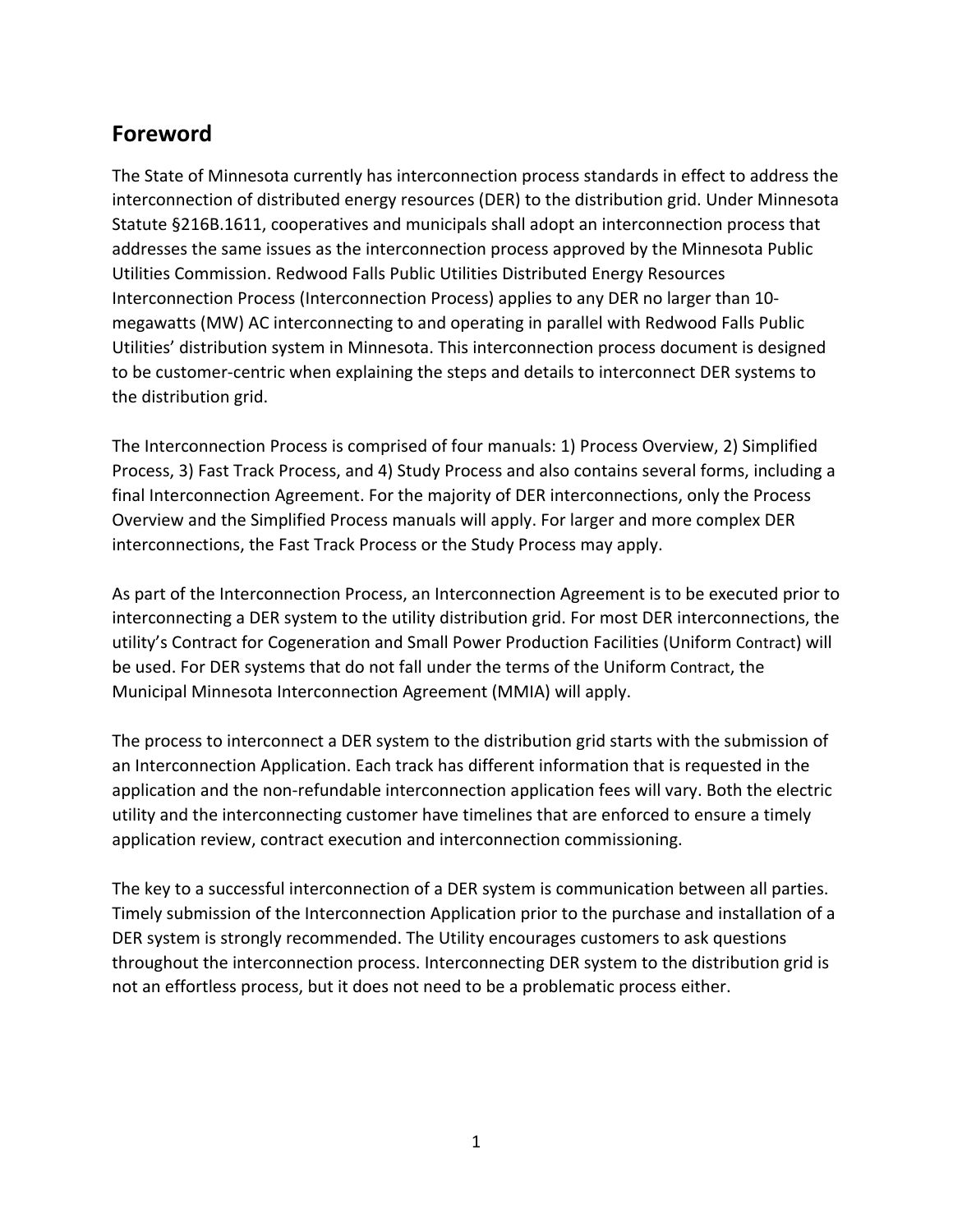# **1 Key Terminology**

## 1.1. Distributed Energy Resource

Distributed Energy Resources, DER, were often referred to in past interconnection processes as Distributed Generation, DG, and on occasion also interchanged with the term Qualifying Facility, QF. This Interconnection Process uses the term DER to address all types of generation and energy resources that can be interconnected to the electric Distribution System. DER technologies can include photovoltaic solar systems, wind turbines, storage batteries or diesel generators and are not limited to renewable types of technologies.

## 1.2. Point of Common Coupling (PCC) / Point of DER Connection (POC)

DER systems often reside behind the utility's revenue meter of a residence or business. The meter is normally the point of demarcation between the utility-owned equipment and the customer‐owned equipment. The term Point of Common Coupling, PCC, is the demarcation location between the utility and the customer.

The Point of DER Connection, PoC, can be different from the PCC. The PoC is the location where a DER system would interconnect to the electrical system normally owned by the customer. For example, the PoC for a rooftop photovoltaic solar system may be the main electrical panel in a customer's home.

## 1.3. Capacity

Throughout the Interconnection Process will be references to the capacity of the DER system. In most cases, the capacity listed is referring to the Nameplate Capacity of the DER system. All capacity references will be in alternating current, AC.

There can be multiple DER systems with different PoCs that all have the same PCC submitted on a single interconnection application. The capacity for this type of interconnection would be the aggregate Nameplate Capacity of all DER systems at the individual PoCs. Additional examples of DER system arrangements can be seen in Section 13 under the definition of Point of Common Coupling.

## **2 Roles**

## 2.1. Overview

During the interconnection process for a proposed DER system, there may be multiple entities involved in the application, approval and commissioning processes. The main entities that are involved during the Interconnection Process for a proposed DER system are the Interconnection Customer, the Application Agent and the DER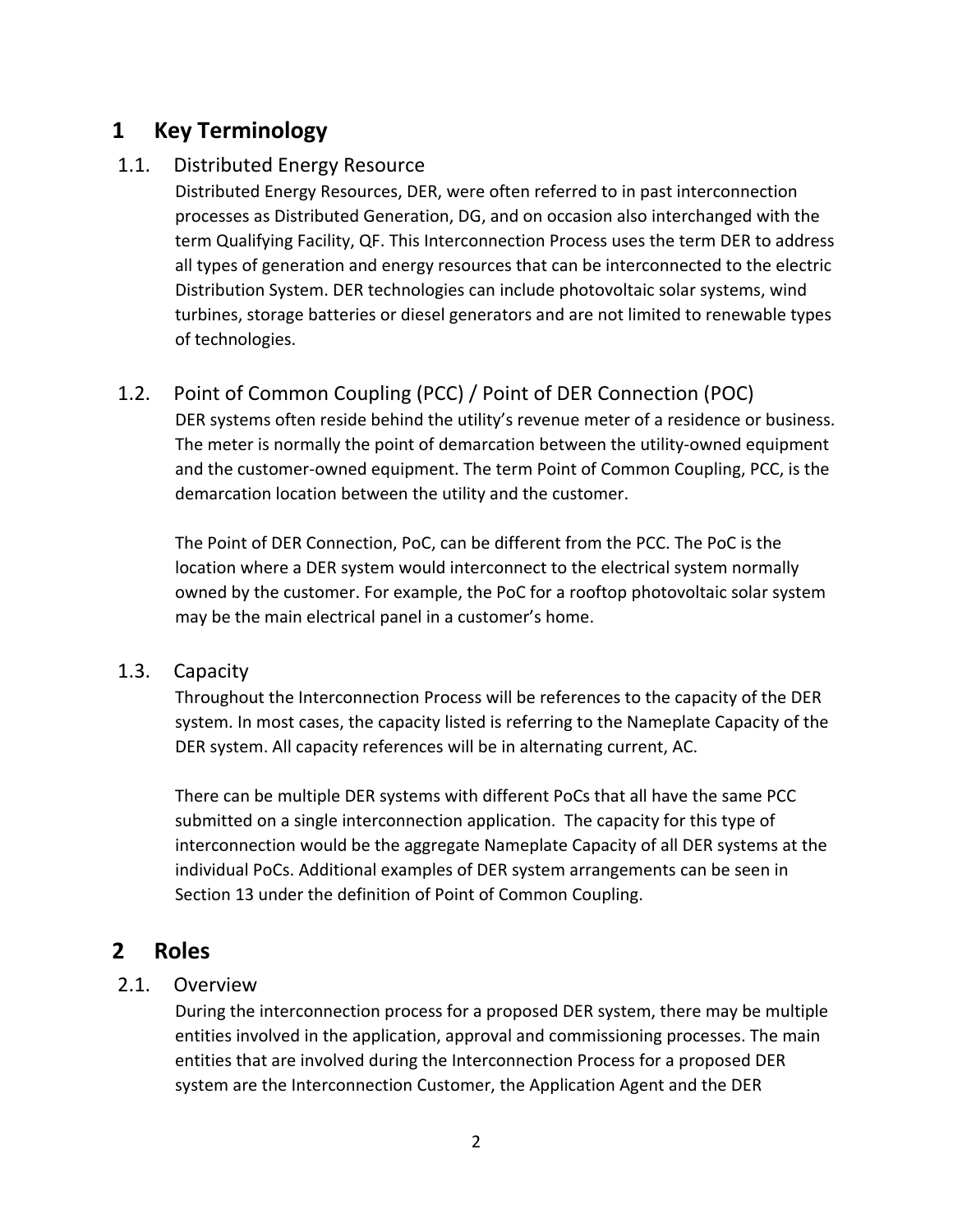Interconnection Coordinator. Official definitions of each entity are defined in the Glossary (Section 13). Additional details are explained in the subsections below.

## 2.2. DER Interconnection Coordinator

The utility is referred to as the Area Electric Power Supply Operator in this Interconnection Process. The Area EPS Operator shall designate a DER Interconnection Coordinator to serve as a single point of contact from which general information on the application process may be obtained. The DER Interconnection Coordinator shall be available to provide coordination assistance with the Interconnection Customer but is not responsible for directly answering or resolving all of the issues involved in review and implementation of the interconnection process and standards.

The contact information of the DER Interconnection Coordinator will be posted on the Area EPS Operator's website if feasible, or available from the utility.

## 2.3. Interconnection Customer

The owner of the proposed DER system and the entity requesting interconnection to the distribution system.

## 2.4. Application Agent

The Interconnection Customer may designate, on the Interconnection Application or in writing after the application has been submitted, an Application Agent to serve as a single point of contact to coordinate with the DER Interconnection Coordinator on their behalf. Designation of an Application Agent does not absolve the Interconnection Customer from signing application documents and the responsibilities outlined in the Interconnection Process or in interconnection agreements. DER vendors, project managers or electricians are common entities that the Interconnection Customer may designate to perform this role.

## 2.5. Engineering Roles

Either party may designate a specific person to be a single point of contact to provide technical expertise during the Interconnection Process for themselves or their organization. The person to supply engineering expertise may be a third party such as an engineering consultant or manufacturer's engineer.

## **3 Processes**

## 3.1. Overview

The Interconnection Process applies to any DER no larger than 10 MW AC interconnecting to and operating in parallel with an Area EPS distribution system in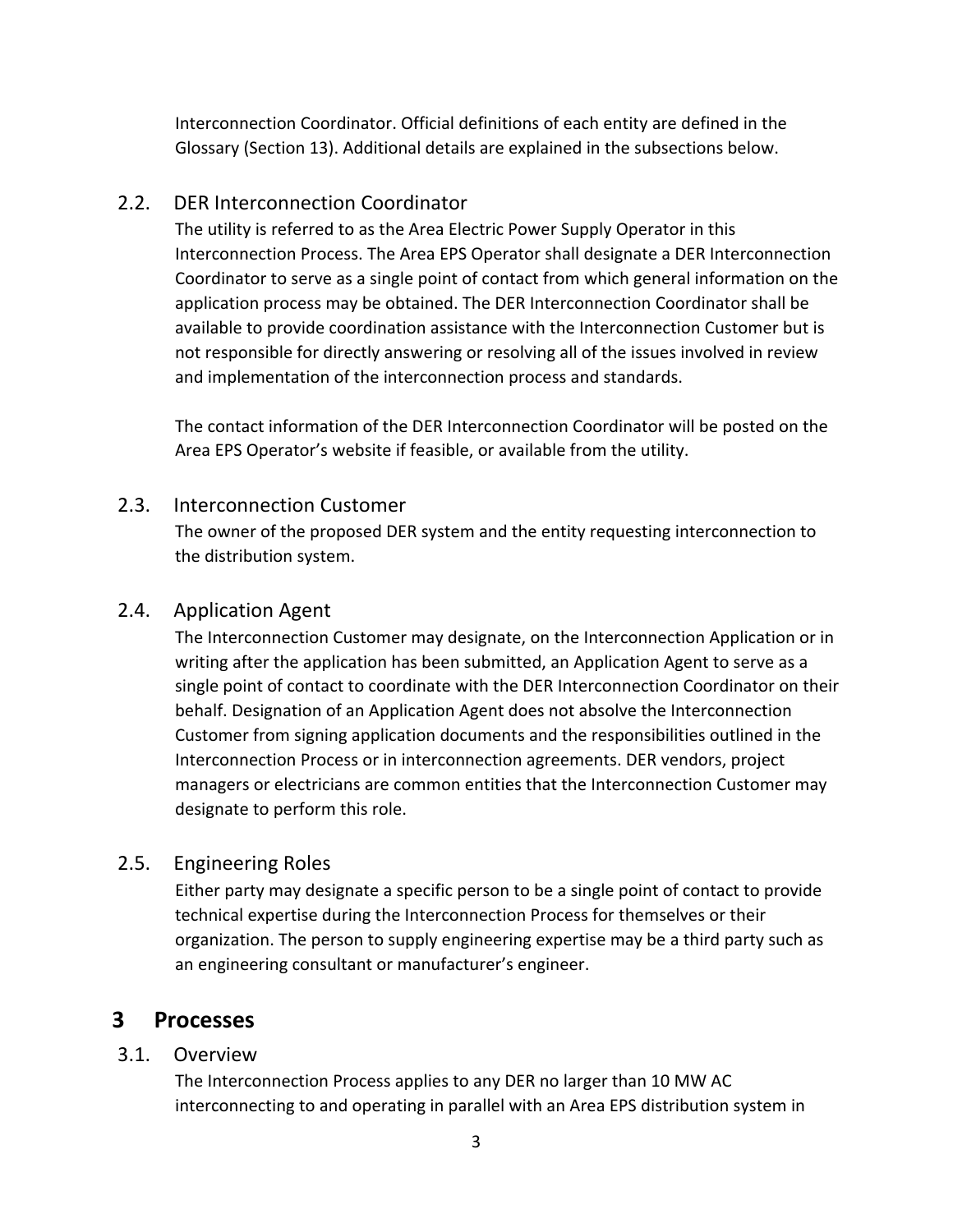Minnesota. Interested parties with plans to interconnect DER systems larger than 10 MW AC to the distribution system should contact the Area EPS Operator for a case‐ specific interconnection process. Federal Energy Regulatory Commission's (FERC) interconnection process will supersede any interconnection process the Area EPS Operator has for DER system interconnections that fall under the jurisdiction of FERC.

The Interconnection Process for DER is broken into three different tracks; the Simplified Process, the Fast Track Process, and the Study Process. The general classification of each track is summarized in Table 3.1 below.

| <b>Track</b>              | <b>DER Technology</b>   | <b>Size</b><br><b>Limitations</b> |
|---------------------------|-------------------------|-----------------------------------|
| <b>Simplified Process</b> | Certified Inverter only | 20 kW AC                          |
| <b>Fast Track Process</b> | All types               | 5 MW AC                           |
| <b>Study Process</b>      | All types               | 10 MW AC                          |

*Table 3.1. Interconnection Process Tracks* 

If engineering screens are failed during the application process, a proposed DER interconnection may be moved into a different track. When a proposed DER interconnection is moved into a different track, additional information may be requested and additional fees may apply.

#### 3.2. Importance of Process Timelines

It is very important to pay attention to timelines listed for each process track. The timelines exist for an orderly and efficient process to interconnect DER systems to the Distribution System. If a timeline is missed by an Interconnection Customer, without the Interconnection Customer requesting a Timeline Extension explained in Section 10, the Interconnection Application will be deemed withdrawn by the Area EPS Operator.

The Area EPS Operator also needs to abide by the timelines listed for each process track. The process for an Area EPS Operator to request Timeline Extensions is also addressed in Section 10.

Unless otherwise stated, all time frames are measured in Business Days. For purpose of measuring these time intervals, the time shall be computed so as to exclude the first and include the last day of the prescribed duration of time. Any communication sent or received after 4:30 p.m. Central Prevailing Time or on a Saturday, Sunday or Holiday shall be considered to be sent on the next Business Day.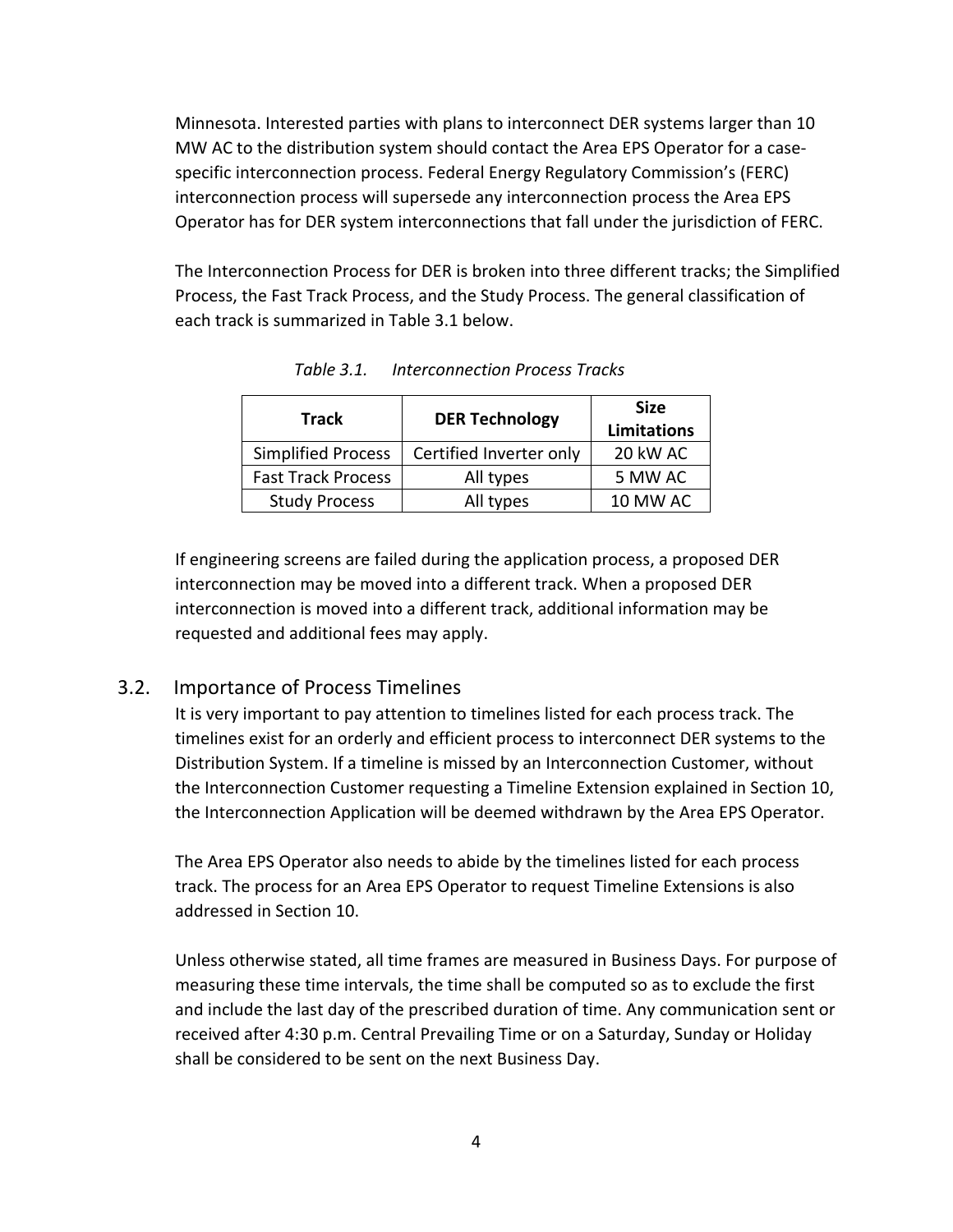#### 3.3. Simplified Process

An application to interconnect a certified<sup>1</sup>, inverter-based DER system no larger than 20 kilowatts (kW) shall be evaluated under the Simplified Process. A common form of DER inverter certification is UL 1741. Proposed DER systems that require Area EPS system modifications to accommodate the interconnection do not qualify for the Simplified Process. A transformer change, fusing upgrades or line extensions are common examples of Area EPS system modification. Simplified Process eligibility does not imply or indicate the Interconnection Application will pass the initial review screens. Failure to pass the screens will route the Interconnection Application to the Fast Track Process.

## 3.4. Fast Track Process

An application to interconnect a DER shall be evaluated under the Fast Track Process if the eligibility requirements are not exceeded in Table 3.2 and the application does not qualify for the Simplified Process. Fast Track eligibility for DERs is determined based upon the generator type, the size of the generator, voltage of the line, and the location and type of line at the Point of Common Coupling, (PCC). All synchronous and induction machines must be no larger than 2 MW to be eligible for Fast Track Process consideration.

| <b>Line Voltage</b>           | Fast Track Eligibility <sup>2</sup><br><b>Regardless of</b><br>Location | <b>Fast Track Eligibility for certified,</b><br>inverter-based DER on a Mainline <sup>3</sup><br>and ≤ 2.5 Electrical Circuit Miles from<br>Substation <sup>4</sup> |
|-------------------------------|-------------------------------------------------------------------------|---------------------------------------------------------------------------------------------------------------------------------------------------------------------|
| $< 5$ kV                      | $\leq 500$ kW                                                           | $\leq 500$ kW                                                                                                                                                       |
| $\geq$ 5 kV and < 15 kV       | $\leq$ 1 MW                                                             | $\leq$ 2 MW                                                                                                                                                         |
| $\geq$ 15 kV and < 30 kV      | $\leq$ 2 MW                                                             | $\leq$ 4 MW                                                                                                                                                         |
| $\geq$ 30 kV and $\leq$ 69 kV | $\leq$ 4 MW                                                             | $\leq$ 5 MW                                                                                                                                                         |

*Table 3.2. Fast Track Eligibility for DER* 

In addition to the size threshold, the Interconnection Customer's proposed DER must meet the codes, standards and certification requirements found in Section 15 and Section 14.

 $1$  Additional information regarding certified equipment is found in Sections 14 and 15.

 $2$  Synchronous and induction machine eligibility is limited to no more than 2 MW even when line voltage is greater than 15 kV.

<sup>&</sup>lt;sup>3</sup> For purposes of this table, a Mainline is the three-phase backbone of a circuit. It will typically constitute lines with wire sizes of 4/0 American wire gauge, 266 kcmil, 336.4 kcmil, 397.5 kcmil, 477 kcmil and 795 kcmil.

<sup>4</sup> An Interconnection Customer can determine this information about its proposed interconnection location in advance by requesting a pre‐application report described in Section 5.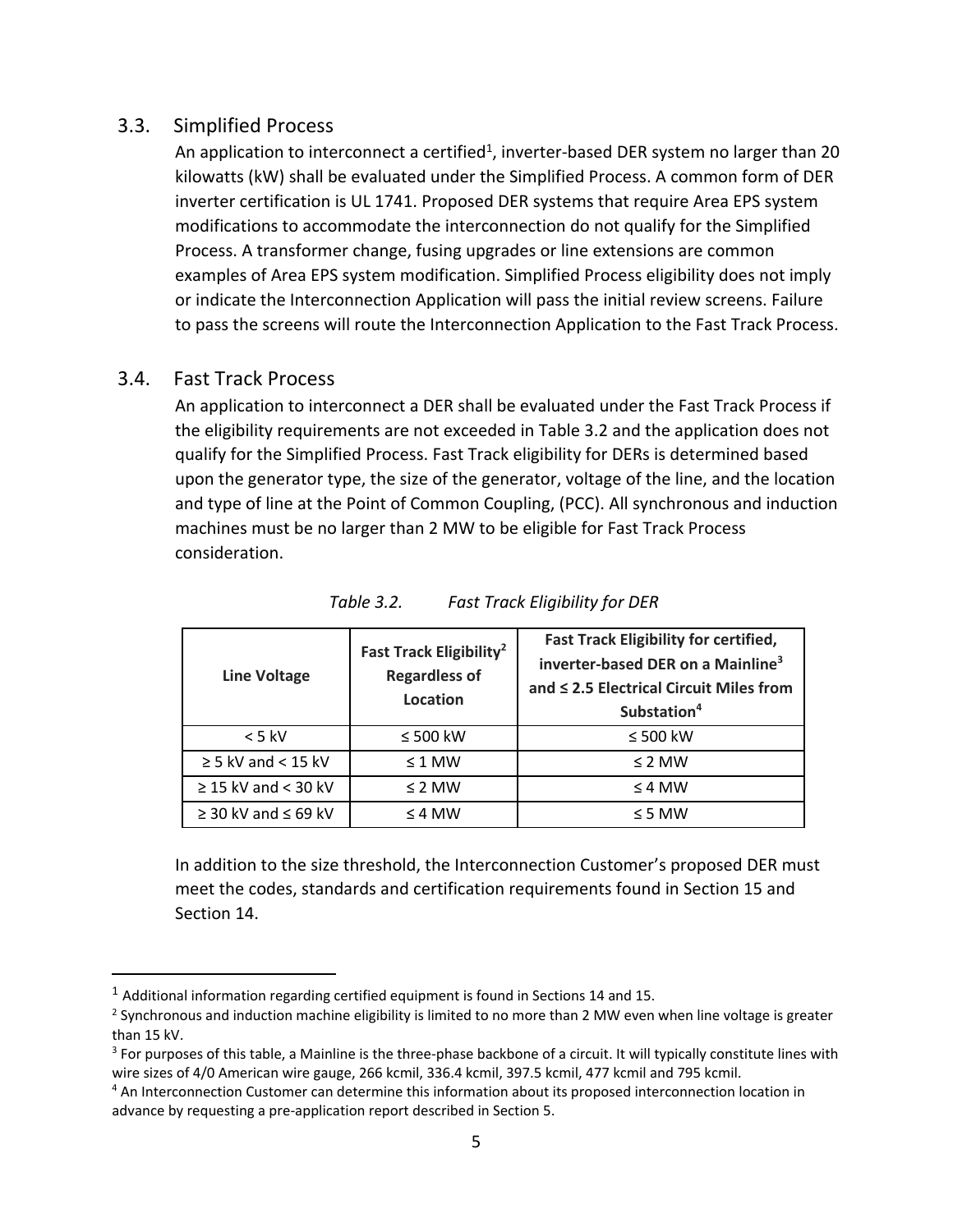#### 3.5. Study Process

An application to interconnect a DER that does not meet the Simplified Process or Fast Track Process eligibility requirements or does not pass the review as described in either process, shall be evaluated under the Study Process.

#### 3.6. Process Assistance

Prior to submitting an Interconnection Application, the Interconnection Customer may ask the Area EPS Operator's DER Interconnection Coordinator which process track a proposed interconnection is subject to and about additional details regarding each process track.

An Interconnection Customer can obtain, through an informal request, general information about the Interconnection Process and about potentially Affected System(s) for a proposed interconnection at a specific location. The existing electric system information provided to the Interconnection Customer should include relevant system study results, interconnection studies, and other materials useful to an understanding of an interconnection at a particular point on the Area EPS Operator's System. Information will be provided to the extent such provision does not violate the privacy policies of the Area EPS Operator, confidentiality provisions of prior agreements or critical infrastructure requirements. The Area EPS Operator shall comply with reasonable requests for such information.

# **4 Interconnection Application**

## 4.1. Overview

Each process track has different information that needs to be provided to the Area EPS Operator. Table 4.1 indicates which application is to be completed in its entirety and submitted to the Area EPS Operator to start the interconnection process for the proposed DER system.

| <b>Process Track</b> | <b>Application</b>                          |
|----------------------|---------------------------------------------|
| Simplified           | Simplified Interconnection Application      |
| <b>Fast Track</b>    | <b>Standard Interconnection Application</b> |
| Study                | <b>Standard Interconnection Application</b> |

| Table 4.1. | <b>Interconnection Application</b> |
|------------|------------------------------------|
|------------|------------------------------------|

The Area EPS Operator will provide all necessary Interconnection Applications, Interconnection Process documents and sample interconnection agreements on its website if possible. The Area EPS Operator will also accept Interconnection Applications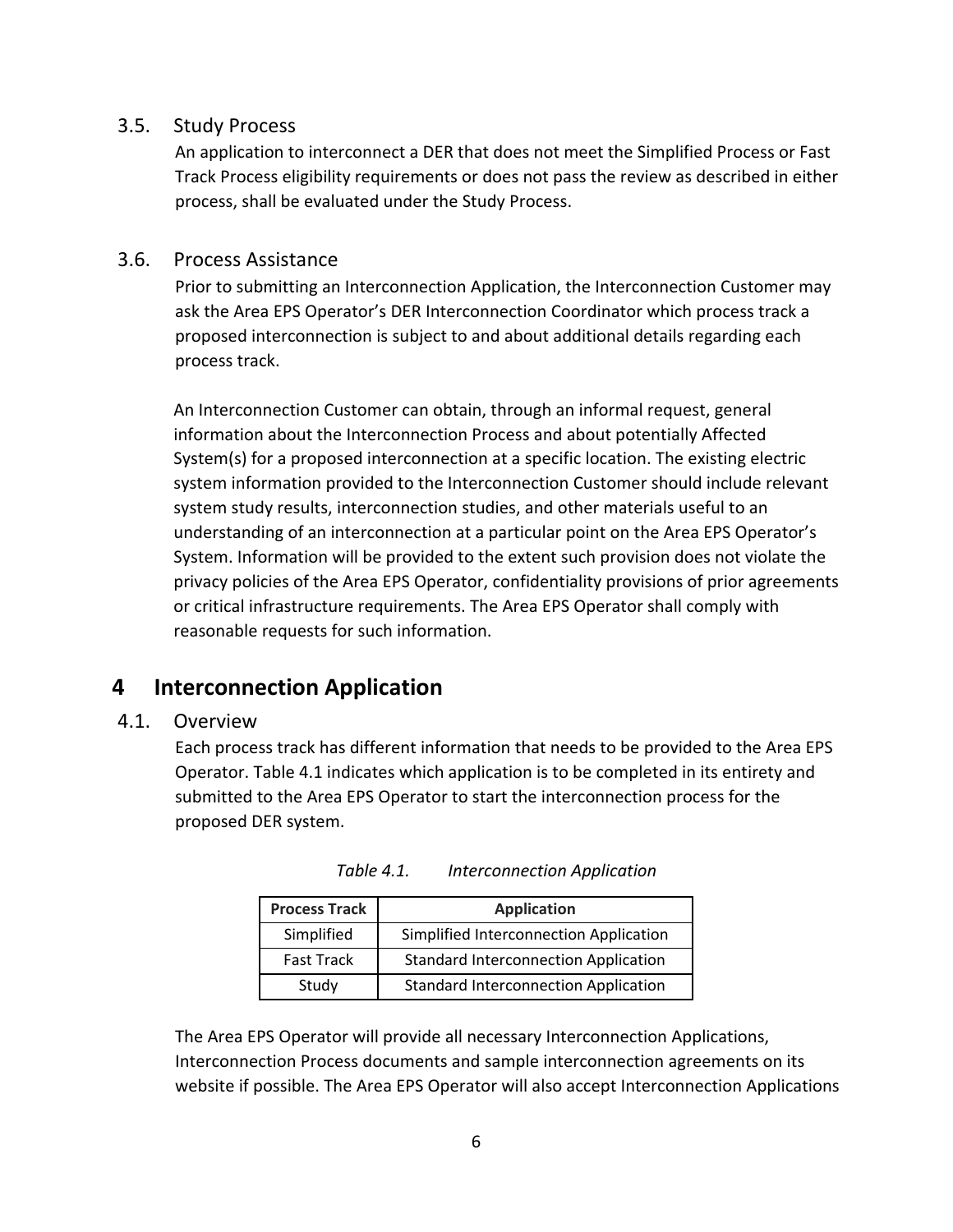submitted electronically either through a web portal or to an email address specified by the Area EPS Operator. The Area EPS Operator may allow the Interconnection Application to be submitted with an electronic signature.

## 4.2. Availability of Information

The Area EPS Operator will provide all necessary Interconnection Applications, Interconnection Process documents and sample interconnection agreements on its website if possible. If a website is not available, the applicable documents will be readily available at the Area EPS Operator's main office.

The Area EPS Operator will establish a public queue of active interconnection applications on its website once the Area EPS Operator has received at least 40 completed Interconnection Applications in a year. The public queue will be updated, at minimum, on a monthly basis.

## 4.3. Interconnection Application Process Fees

Each Interconnection Application submitted to the Area EPS Operator must include the appropriate interconnection application process fee prior to the Area EPS Operator reviewing the Interconnection Application. The required process fee for each process track is listed in Table 4.2.

| <b>Process Track</b> |                               | <b>Process Fee</b>               |
|----------------------|-------------------------------|----------------------------------|
| Simplified           |                               | \$100                            |
| <b>Fast Track</b>    | Certified <sup>5</sup> System | $$100 + $1/kW$                   |
|                      | Non-Certified System          | $$100 + $2/kW$                   |
|                      | Study                         | $$1,000 + $2/kW$ down payment.   |
|                      |                               | Additional study fees may apply. |

*Table 4.2. Interconnection Application Process Fee* 

## 4.4. Application Review Timelines

The Interconnection Application shall be date‐ and time‐stamped upon initial, and if necessary, resubmission receipt. The Area EPS Operator shall notify the Interconnection Customer if the Interconnection Application is deemed incomplete within ten (10) Business Days. This notification shall include a written list detailing all information that must be provided to complete the Interconnection Application. Depending on the process track the Interconnection Customer has between five (5) and ten (10) Business Days to provide the missing information unless additional time is

 $5$  Additional information regarding certified equipment is found in Sections 14 and 15.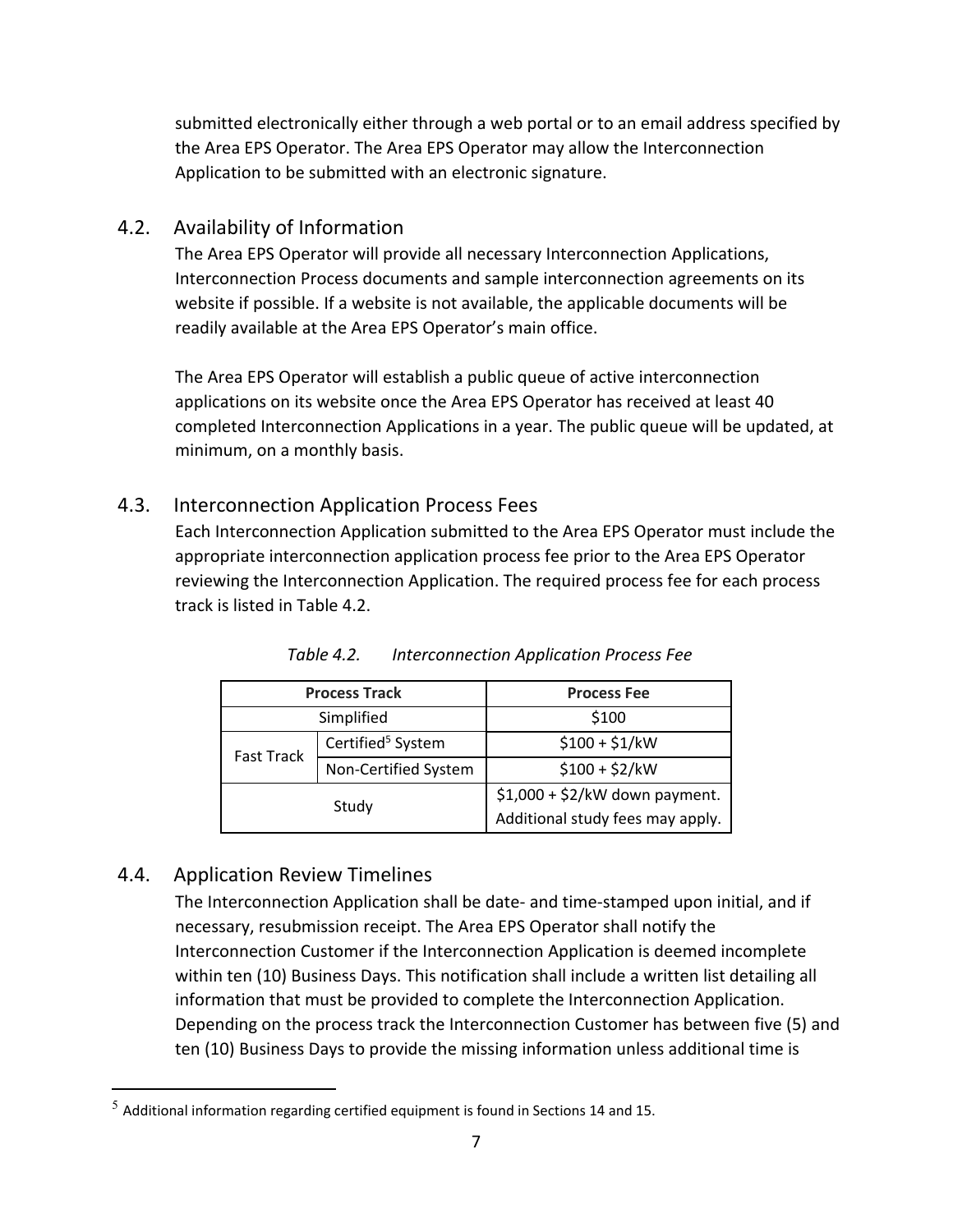requested with valid reasons. Failure to submit the requested information within the stated timeline will result in the Interconnection Application being withdrawn.

An Interconnection Application will be deemed complete upon submission to the Area EPS Operator when all documents, fees and information required with the Interconnection Application adhering to Minnesota Technical Requirements are included. The time‐ and date‐ stamp of the completed Interconnection Application shall be accepted as the qualifying date for purposes of establishing a queue position as described in Section 4.7.

Depending on the process track the Area EPS Operator has either a total of twenty (20) Business Days or twenty‐five (25) Business Days to complete the Interconnection Application review and submit notice back to the Interconnection Customer stating the proposed DER system may proceed with the interconnection process or the proposed DER system requires additional engineering studies. The period of time when waiting for the Interconnection Customer to provide missing information is not included in the Area EPS Operator's twenty (20) Business Days or twenty‐five (25) Business Days review timeline.

#### 4.5. Comparability

The Area EPS Operator shall receive, process and analyze all Interconnection Applications in a timely manner. The Area EPS Operator shall use the same Reasonable Efforts in processing and analyzing Interconnection Applications from all Interconnection Customers.

#### 4.6. Changing Process Queues

During the review of the initially submitted Interconnection Application for the proposed DER system, the Area EPS Operator may determine the proposed DER system should be in a different process track. For proposed DER systems that are moved into a different process track after submittal of the initial application, the difference between the originally submitted processing fee and the current process track's processing fee will be assessed. In addition, the Area EPS Operator may request the Interconnection Customer to provide additional information regarding the proposed DER system.

#### 4.7. Queue Position

The Area EPS Operator shall maintain a single, administrative queue and may manage the queue by geographical region. The queue position of each completed Interconnection Application is used to determine the engineering review. The queue position is also used to determine the cost responsibility for system upgrades necessary to accommodate the interconnection.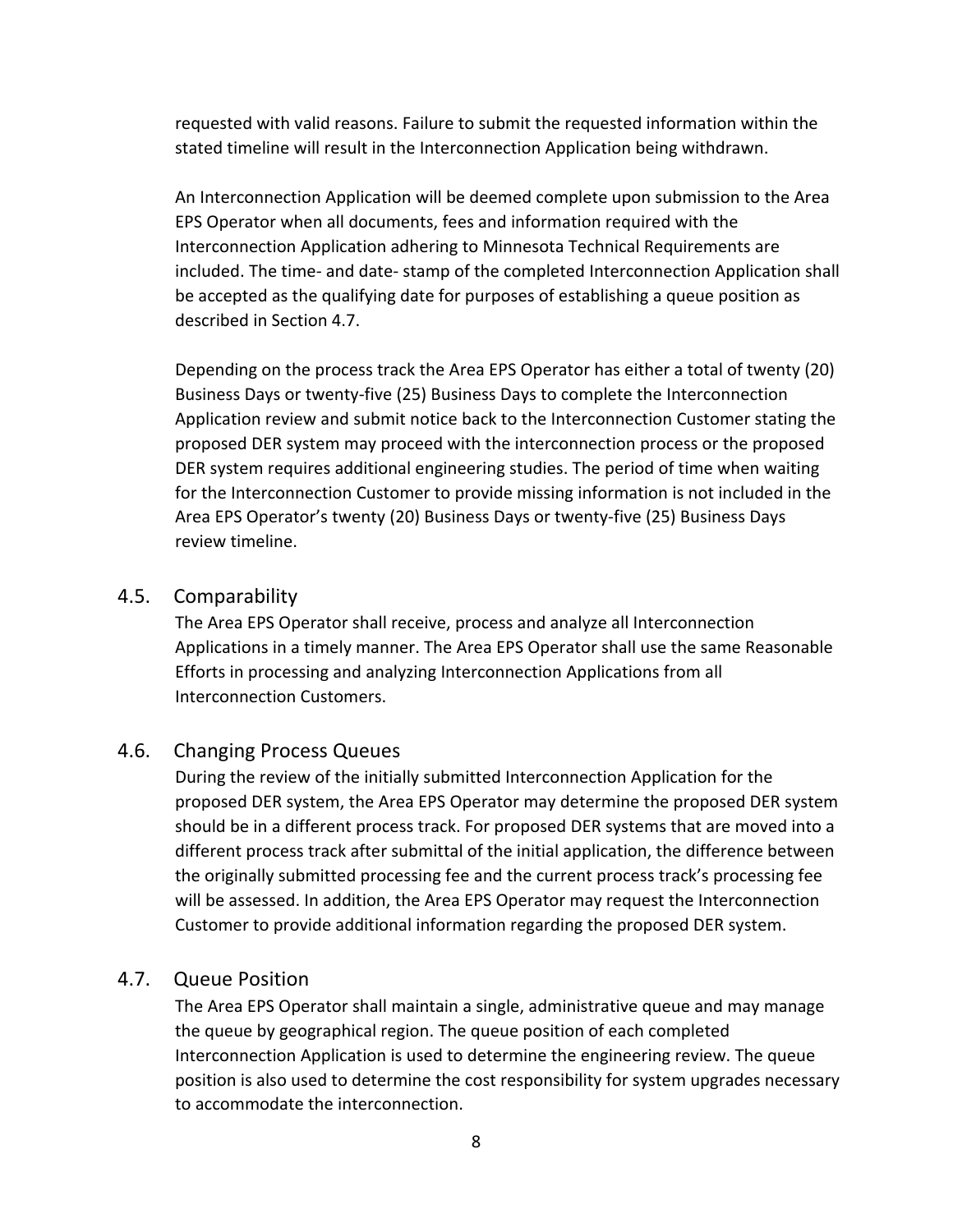An Interconnection Application will retain its queue number even when it is moved into a different process track. An Interconnection Application can lose its queue position if the Interconnection Customer misses timelines in the applicable process track. The Interconnection Customer and Area EPS Operator have the opportunity to request timeline extensions which are explained in detail in Section 10.

#### 4.8. Site Control

Documentation of site control must be submitted with the Interconnection Application. Site control may be demonstrated by any of the following:

- Ownership of, a leasehold interest in, or a right to develop a site for the purpose of constructing the DER system.
- An option to purchase or acquire a leasehold site for constructing the DER system.
- An exclusivity or other business relationship between the Interconnection Customer and the entity having the right to sell, lease, or grant to the Interconnection Customer the right to possess or occupy a site for constructing the DER system.

For DER in the Simplified Process, proof of site control may be demonstrated by the site owner's signature on the Simplified Interconnection Application.

# **5 Pre‐Application Report**

## 5.1. Pre‐Application Report Requests

The Interconnection Customer may submit a Pre‐Application Report Request, including a non‐refundable fee of \$300, for a Pre‐Application Report on a proposed project at a specific site. The Interconnection Customer must fill out the Pre‐Application Request form as completely as possible. The Area EPS Operator shall provide the readily available data listed in Section 5.3 within fifteen (15) Business Days of receipt of a completed request form and payment. The Pre‐Application Report produced by the Area EPS Operator is non‐binding, does not confer any rights, and does not preclude the Interconnection Customer from any interconnection process steps including submission of the Interconnection Application.

## 5.2. Information Provided

Using the information provided in the Pre‐Application Report Request form, the Area EPS Operator will identify the substation/area bus, bank or circuit likely to serve the proposed PCC. This selection by the Area EPS Operator does not necessarily indicate, after application of the screens and/or study, that this would be the circuit the project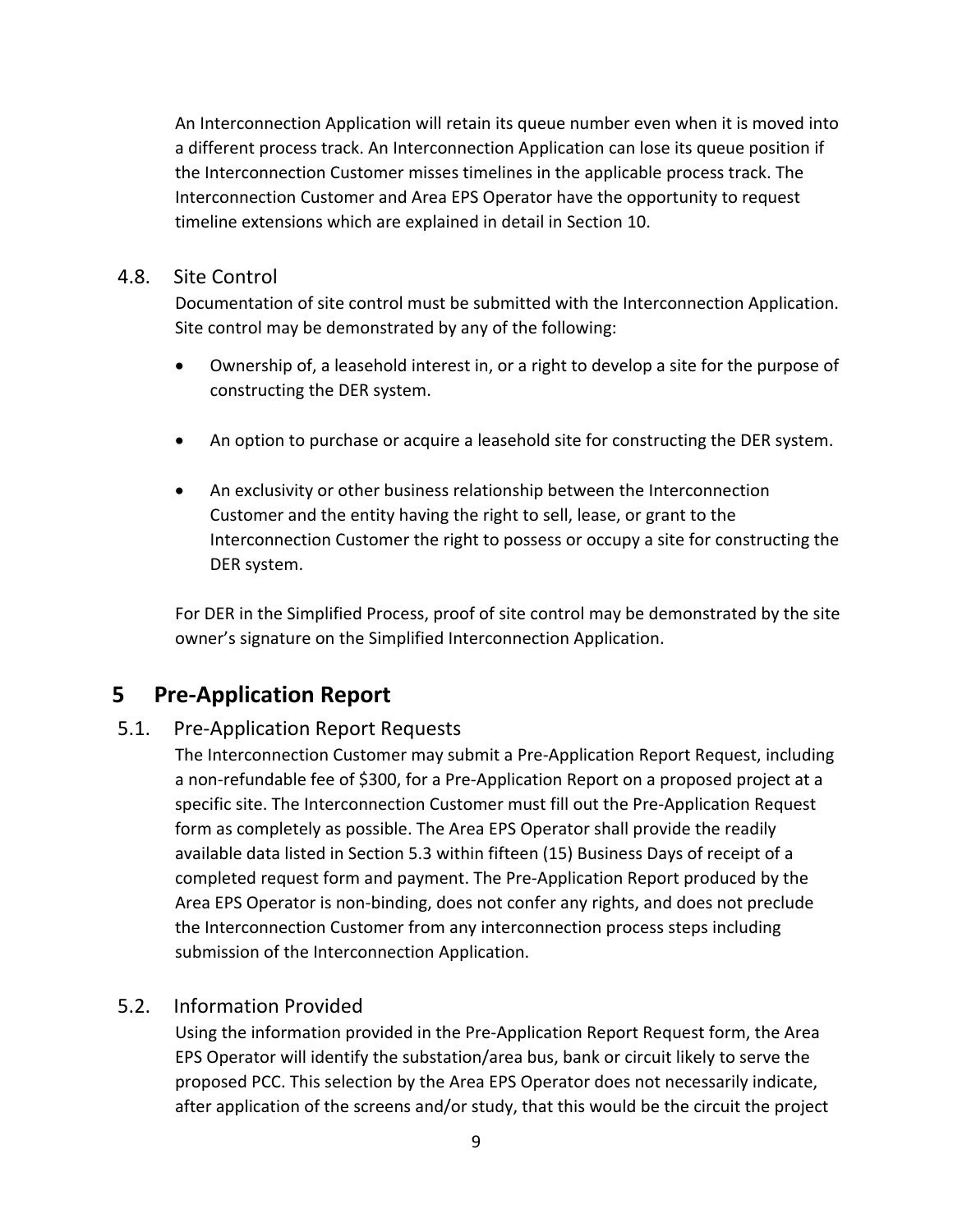ultimately connects to. The Interconnection Customer must request additional Pre‐ Application Reports if information about multiple PCCs is requested.

The Pre‐Application Report will only include existing data. A request for a Pre‐ Application Report does not obligate the Area EPS Operator to conduct a study or other analysis of the proposed DER in the event that data is not readily available. The Area EPS Operator will provide the Interconnection Customer with the data that is available. The confidentiality provisions in Section 12.1 apply to Pre‐Application Reports.

## 5.3. Pre‐Application Report Components

The Pre‐Application Report shall include the following pieces of information provided the data currently exists and is readily available.

- Total capacity (in megawatts (MW)) of substation/area bus, bank or circuit based on normal or operating ratings likely to serve the proposed Point of Common Coupling.
- Existing aggregate generation capacity (in MW) interconnected to a substation/area bus, bank or circuit (i.e., amount of generation online) likely to serve the proposed Point of Common Coupling.
- Aggregate queued generation capacity (in MW) for a substation/area bus, bank or circuit (i.e., amount of generation in the queue) likely to serve the proposed Point of Common Coupling.
- Available capacity (in MW) of substation/area bus or bank and circuit likely to serve the proposed Point of Common Coupling (i.e., total capacity less the sum of existing aggregate generation capacity and aggregate queued generation capacity).
- Substation nominal distribution voltage and/or transmission nominal voltage if applicable.
- Nominal distribution circuit voltage at the proposed Point of Common Coupling.
- Approximate circuit distance between the proposed Point of Common Coupling and the substation.
- Relevant line section(s) actual or estimated peak load and minimum load data, including daytime minimum load and absolute minimum load, when available.
- Whether the Point of Common Coupling is located behind a line voltage regulator.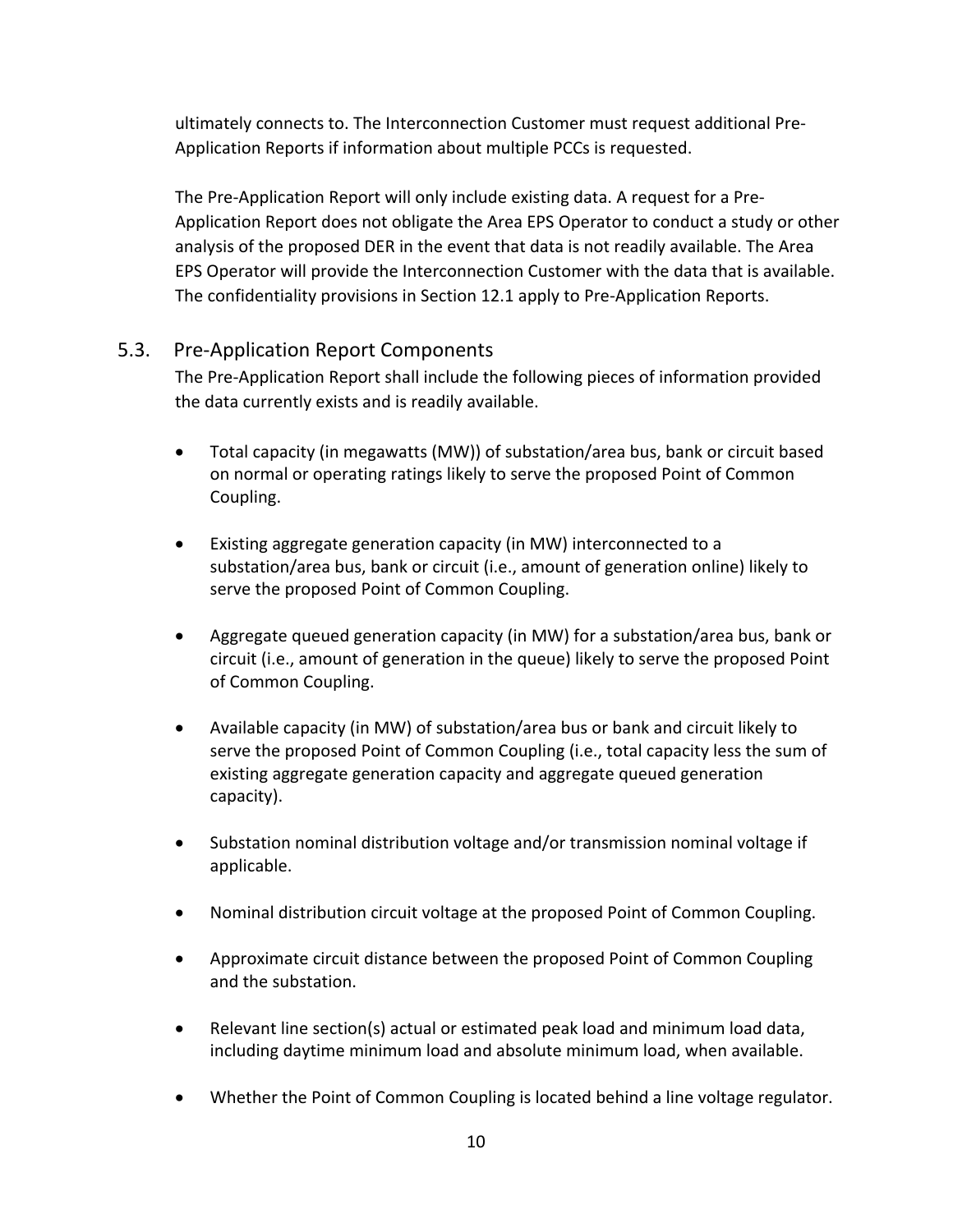- Number and rating of protective devices and number and type (standard, bi‐ directional) of voltage regulating devices between the proposed Point of Common Coupling and the substation/area. Identify whether the substation has a load tap changer.
- Number of phases available on the Area EPS medium voltage system at the proposed Point of Common Coupling. If a single phase, distance from the three‐ phase circuit.
- Limiting conductor ratings from the proposed Point of Common Coupling to the distribution substation.
- Whether the Point of Common Coupling is located on a spot network, grid network, or radial supply.
- **•** Based on the proposed Point of Common Coupling, existing or known constraints such as, but not limited to, electrical dependencies at that location, short circuit interrupting capacity issues, power quality or stability issues on the circuit, capacity constraints, or secondary networks.

# **6 Capacity of the Distributed Energy Resources**

## 6.1. Existing DER System Expansion

If the Interconnection Application is for an increase in capacity to an existing DER system, the Interconnection Application shall be evaluated on the basis of the total new alternating current (AC) capacity of the DER. The maximum capacity for the DER shall be the aggregate maximum Nameplate Rating unless the conditions in Section 6.3 are met.

## 6.2. New DER Systems

An Interconnection Application for a DER that includes multiple energy production devices, (i.e. solar and storage), at a site for which the Interconnection Customer seeks a simple Point of Common Coupling, shall be evaluated on the basis of the aggregated maximum Nameplate Rating unless the conditions in Section 6.3 are met.

## 6.3. Limited Capacity

A DER system may include devices, (i.e. control systems, power relays or other similar device settings), that can limit the maximum capacity at which the DER system can generate into the Area EPS Operator's distribution system. For DER system that include capacity limited devices, the Interconnection Customer must obtain the Area EPS Operator's agreement to consider the DER system with the Nameplate Rating as the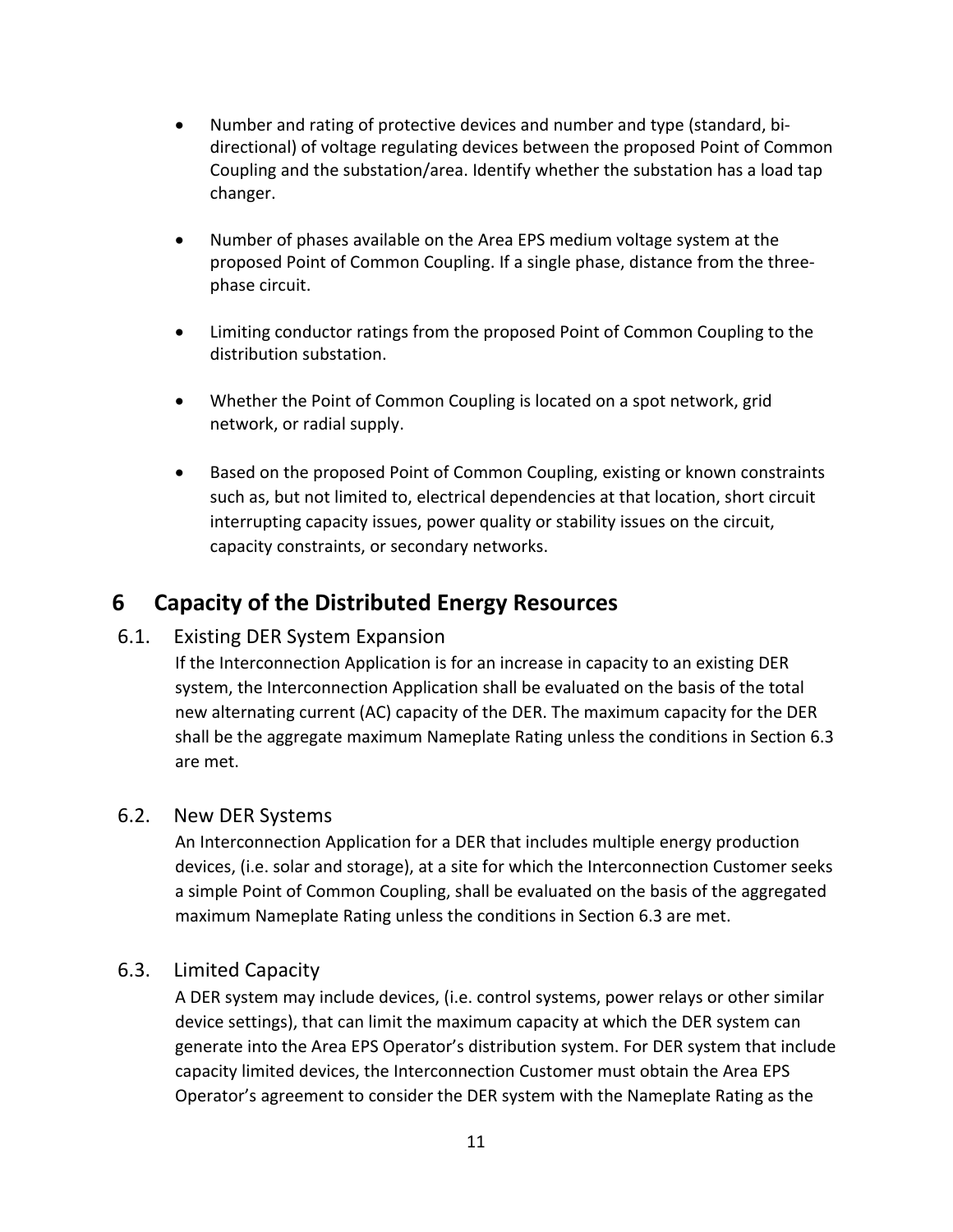limited capacity. The Area EPS Operator's agreement shall not be unreasonably withheld provided proper documentation is provided showing the effective limit active power output will not adversely affect the safety and reliability of the Area EPS Operator's distribution system. If the Area EPS Operator does not agree, the Interconnection Application must be withdrawn or revised to specify the maximum capacity that the DER system is capable of injecting into the Area EPS Operator's distribution system without such limitations. Nothing in this section shall prevent the Area EPS Operator from considering a higher output, (i.e. aggregate Nameplate Rating), if the limitations do not provide adequate assurance, when evaluating the system impacts.

## **7 Modification to Interconnection Applications**

## 7.1. Procedures

At any time after the Interconnection Application is deemed complete, the Interconnection Customer or the Area EPS Operator may identify modifications to the proposed DER system that may improve costs and benefits (including reliability) of the proposed DER system and the ability for the Area EPS Operator to accommodate the proposed DER system. The Interconnection Customer shall submit to the Area EPS Operator in writing all proposed modifications to any information provided in the Interconnection Application. The Area EPS Operator cannot unilaterally modify the Interconnection Application.

Additional information regarding modifications to interconnection applications is found in each process track document.

## **8 Interconnection Agreements**

#### 8.1. Timelines

After the Interconnection Application has been approved by the Area EPS Operator, the Area EPS Operator shall provide the Interconnection Customer with an executable Interconnection Agreement within five (5) Business Days. The Interconnection Customer shall have thirty (30) Business Days to sign and return the Interconnection Agreement to the Area EPS Operator. The Area EPS Operator shall sign the Interconnection Agreement within five (5) business days after receiving the signed Interconnection Agreement from the Interconnection Customer.

If the Interconnection Customer fails to return a signed Interconnection Agreement to the Area EPS Operator within thirty (30) Business Days and fails to request an extension as explained in Section 10, the Interconnection Application will be deemed withdrawn.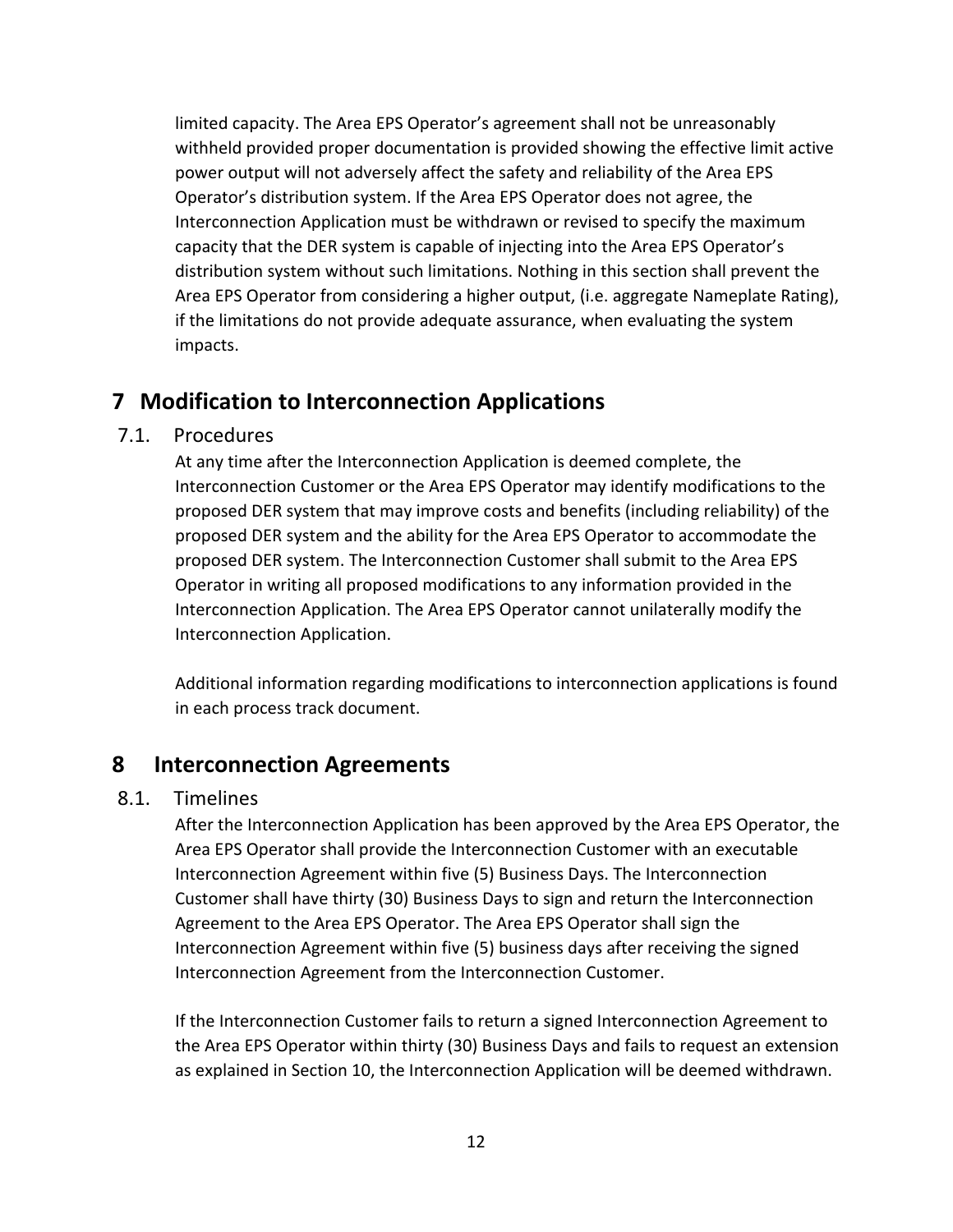## 8.2. Types of Agreements

There are two main types of Interconnection Agreements that may be executed with an approved Interconnection Application. In general, Interconnection Customers with a proposed DER system that qualifies for the Simplified Process track will sign the Area EPS Operator's Uniform Contract for Cogeneration and Small Power Production Facilities (Uniform Contract). Proposed DER systems less than 100 kW that are under the Fast Track process may also sign the Uniform Contract. All other sized DER system will sign the Municipal Minnesota Interconnection Agreement (MMIA). Area EPS Operators who do not purchase the excess generation of the proposed DER system will also require the MMIA to be executed for any size of DER system.

| <b>Process Track</b> |                                         | <b>Interconnection Agreement</b> |  |
|----------------------|-----------------------------------------|----------------------------------|--|
| Simplified           |                                         | <b>Uniform Contract</b>          |  |
|                      | <b>Qualifies for Net Energy Billing</b> | <b>Uniform Contract</b>          |  |
| <b>Fast Track</b>    | Less than 100 kW & Area EPS Agrees      | Uniform Contract                 |  |
|                      | to Purchase Excess Generation           |                                  |  |
|                      | All Other DER systems                   | <b>MMIA</b>                      |  |
|                      | Study                                   | <b>MMIA</b>                      |  |

*Table 8.1. Interconnection Agreements* 

Interconnection Customers may choose to sign the MMIA in lieu of the Uniform Contact. A separate power purchase agreement will also need to be executed if the Uniform Contract is not utilized. Interconnection of the proposed DER system will not occur until a signed Uniform Contract or the MMIA is returned to the Area EPS Operator no later than five (5) days prior to scheduled testing and inspection.

## **9 Interconnection**

## 9.1. Metering

Any metering requirements necessitated by the use of the DER system shall be installed at the Interconnection Customer's expense. The metering requirement costs will be included in the final invoice of interconnection costs to the Interconnection Customer. The Interconnection Customer is also responsible for metering replacement costs not covered in the Interconnection Customer's general customer charge. The Area EPS Operator may charge Interconnection Customers an ongoing metering‐related charge for an estimate of ongoing metering‐related costs specifically demonstrated.

## 9.2. Inspection, Testing and Commissioning

The Interconnection Customer shall arrange for the inspection and testing of the DER system and the Customer's Interconnection Facilities prior to interconnection pursuant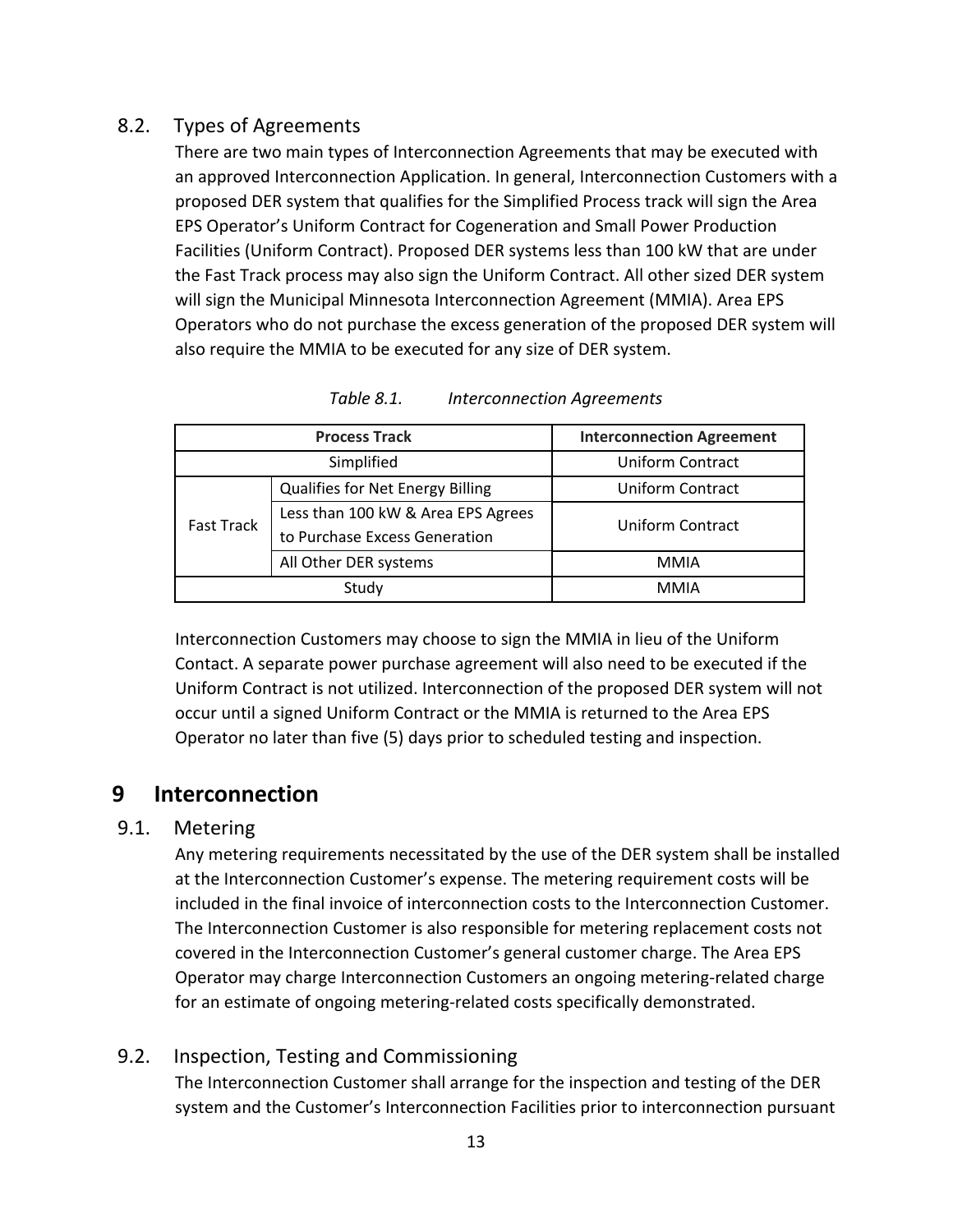to Minnesota Technical Requirements. Commissioning tests of the Interconnection Customer's installed equipment shall be performed pursuant to applicable codes and standards of Minnesota's Technical Requirements and Section 15.

The Interconnection Customer shall notify the Area EPS Operator of testing and inspection no fewer than five (5) Business Days in advance, or as may be agreed to by the Parties. Depending on the process track, either a Certificate of Completion or a testing procedure shall be submitted to the Area EPS Operator prior to the testing and inspection date. The Area EPS Operator shall send qualified personnel to the DER site to inspect the interconnection and witness the testing. Testing and inspection shall occur on a Business Day at a mutually agreed upon time and date. The Area EPS Operator may waive the right to witness the testing.

#### 9.3. Interconnection Costs

The Interconnection Customer shall pay for the actual cost of the Interconnection Facilities and Distribution Upgrades along with the Area EPS Operator's cost to commission the proposed DER system. An estimate of the interconnection costs shall be stated in the Uniform Contract or MMIA.

#### 9.4. Technical Requirements

The Area EPS Operator shall use Reasonable Efforts to provide the Interconnection Customer the Minnesota Technical Requirements by providing the document with the notice of approval of the interconnection application or by providing a website link to the document. Additionally, the Area EPS Operator shall notify the Interconnection Customer of any changes to these requirements as soon as they are known. Unless notified by the Area EPS Operator, the Interconnection Customer only needs to be in compliance with the current version of the Minnesota Technical Requirements at the time of interconnection.

#### 9.5. Authorization for Parallel Operations

The Interconnection Customer shall not operate its DER system in parallel with the Area EPS Operator's distribution system without prior written authorization from the Area EPS Operator. The Area EPS Operator shall provide such authorization within three (3) Business Days from when the Area EPS Operator receives notification that the Interconnection Customer has complied with all applicable parallel operations requirements; the completion of a successful testing and inspection of the DER system and all payments for issued bills related to the interconnection process that are past due have been paid in full. Such authorization shall not be unreasonably withheld, conditioned or delayed.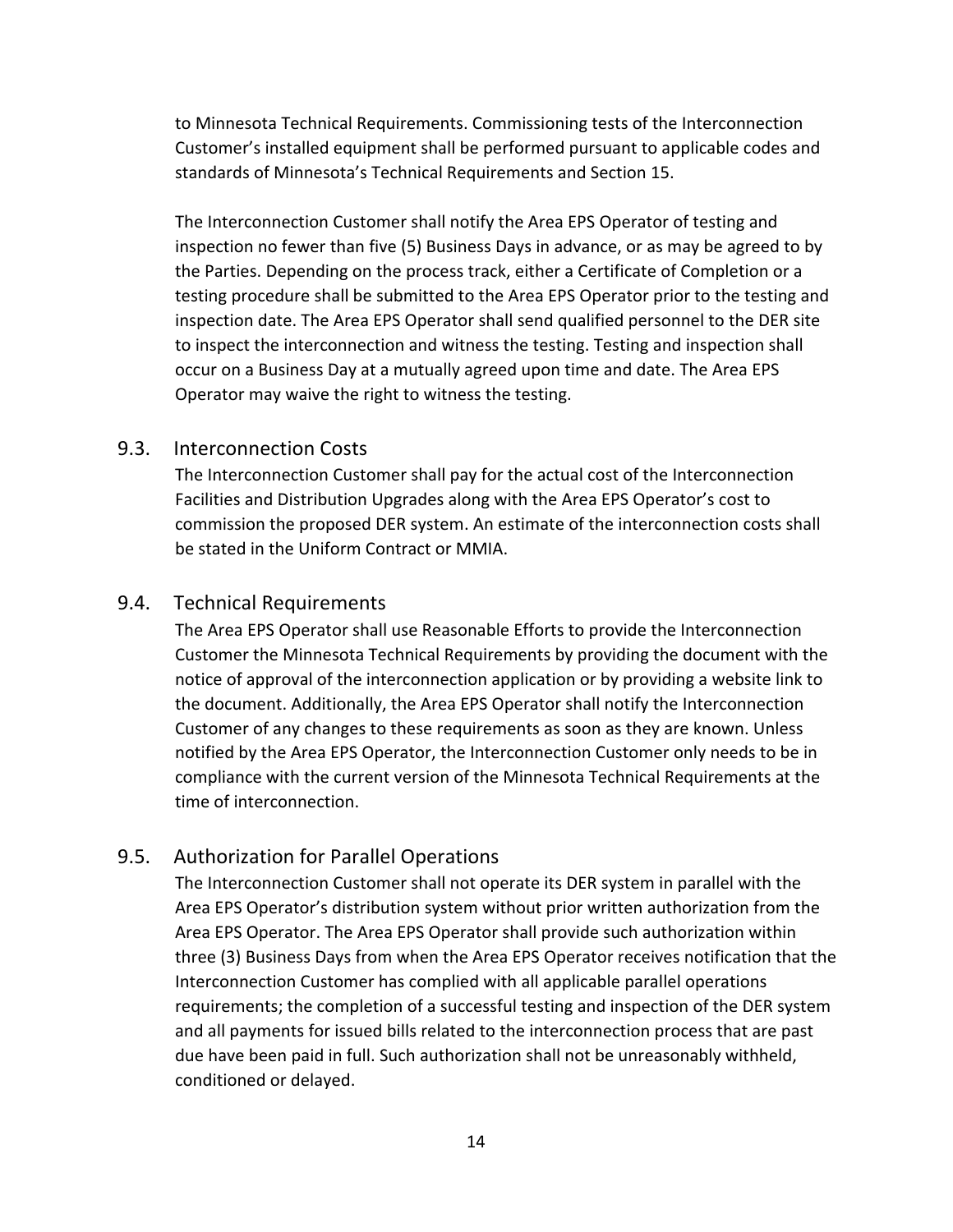## **10 Extension of Timelines**

## 10.1. Reasonable Efforts

The Area EPS Operator shall make Reasonable Efforts to meet all time frames provided in these procedures. If the Area EPS Operator cannot meet a deadline provided herein, it must notify the Interconnection Customer in writing within three (3) Business Days after the deadline to explain the reason for the failure to meet the deadline and provide an estimated time by which it will complete the applicable interconnection procedure in the process.

## 10.2. Extensions

For applicable time frames described in these procedures, the Interconnection Customer may request, in writing, one extension equivalent to half of the time originally allotted (e.g., ten (10) Business Days for a twenty (20) Business Days original time frame) which the Area EPS Operator may not unreasonably refuse. No further extensions for the applicable time frame shall be granted absent a Force Majeure Event or other similarly extraordinary circumstance.

## **11 Disputes**

#### 11.1. Procedures

The Parties agree to make good faith efforts to attempt to resolve all disputes arising out of the interconnection process and associated study and Interconnection Agreements. The Parties agree to follow the established dispute resolution policy adopted by the Area EPS Operator.

## **12 Clauses**

## 12.1. Confidentiality

Confidential Information shall mean any confidential and/or proprietary information provided by one Party to the other Party that is clearly marked or otherwise designated "Confidential." For purposes of these procedures, design, operating specifications, and metering data provided by the Interconnection Customer may be deemed Confidential Information regardless of whether it is clearly marked or otherwise designated as such. If requested by either Party, the other Party shall provide in writing the basis for asserting that the information warrants confidential treatment. Parties providing a Governmental Authority trade secret, or privileged or otherwise not public or nonpublic data under Minnesota Government Data Practices Act, Minnesota Statutes Chapter 13, shall identify such data consistent with the Commission's September 1, 1999 Revised Procedures for Handling Trade Secret and Privileged Data available online at: https://mn.gov/puc/puc‐documents/#4.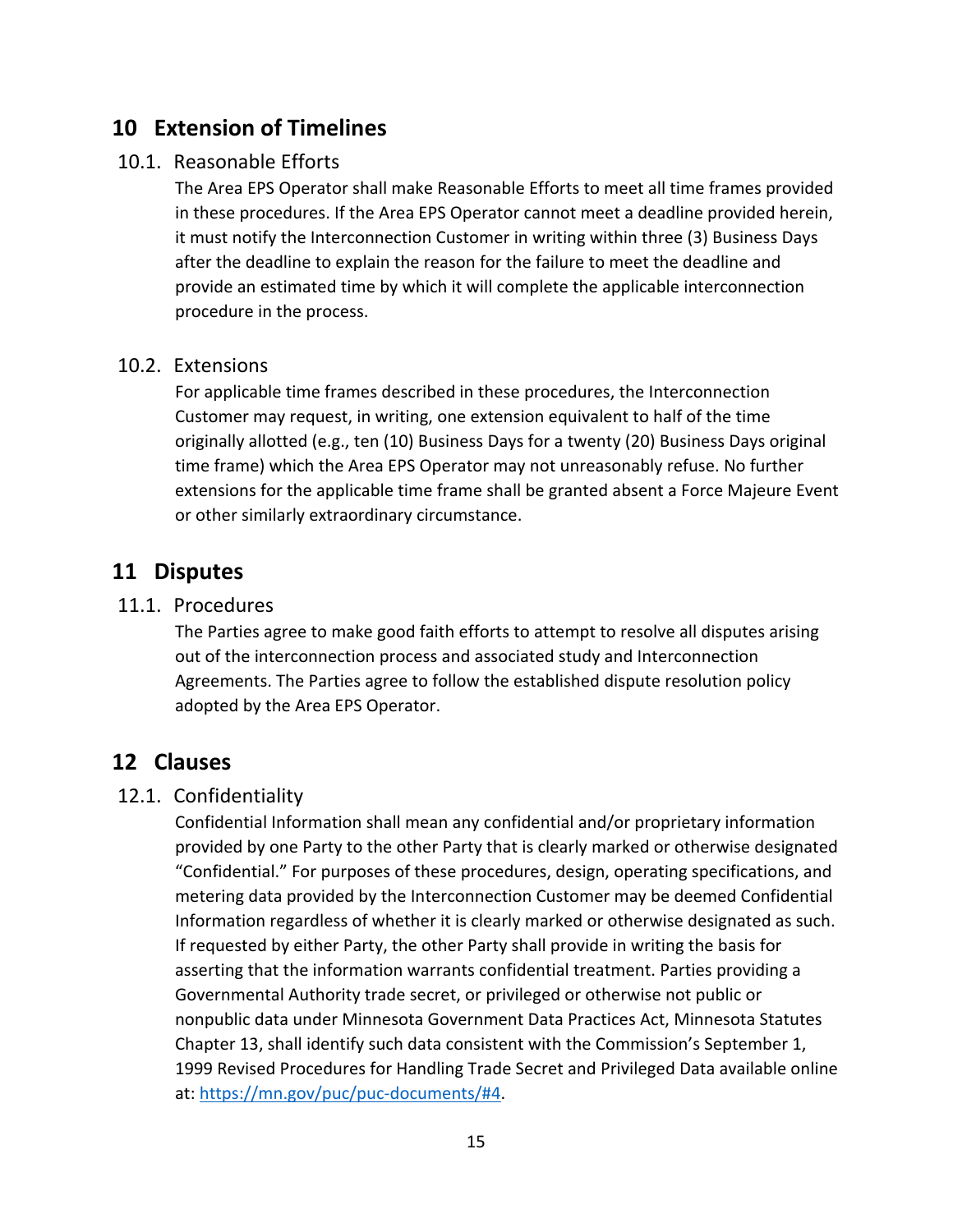Confidential Information does not include information previously in the public domain with proper authorization, required to be publicly submitted or divulged by Governmental Authorities (after notice to the other Party and after exhausting any opportunity to oppose such publication or release), or necessary to be publicly divulged in an action to enforce these procedures. Each Party receiving Confidential Information shall hold such information in confidence and shall not disclose it to any third party nor to the public without prior written authorization from the Party providing that information, except to fulfill obligations under these procedures, or to fulfill legal or regulatory requirements that could not otherwise be fulfilled by not making the information public.

Each Party shall hold in confidence and shall not disclose Confidential Information, to any person (except employees, officers, representatives and agents, who agree to be bound by this section). Confidential Information shall be clearly marked as such on each page or otherwise affirmatively identified. If a court, government agency or entity with the right, power, and authority to do so, requests or requires either Party, by subpoena, oral disposition, interrogatories, requests for production of documents, administrative order, or otherwise, to disclose Confidential Information, that Party shall provide the other Party with prompt notice of such request(s) or requirements(s) so that the other Party may seek an appropriate protective order or waive compliance with the terms of this Agreement. In the absence of a protective order or waiver the Party shall disclose such confidential information which, in the opinion of its counsel, the party is legally compelled to disclose. Each Party will use reasonable efforts to obtain reliable assurance that confidential treatment will be accorded to any confidential information furnished.

Critical infrastructure information or information that is deemed or otherwise designated by a Party as Critical Energy/Electric Infrastructure Information (CEII) pursuant to FERC regulation, 18 C.F.R. §388.133, as may be amended from time to time, may be subject to further protections for disclosure as required by FERC or FERC regulations or orders and the disclosing Party's CEII policies. Each Party shall employ at least the same standard of care to protect Confidential Information obtained from the other Party as it employs to protect its own Confidential Information.

Each Party is entitled to equitable relief, by injunction or otherwise, to enforce its rights under this provision to prevent the release of Confidential Information without bond or proof of damages and may seek other remedies available at law or in equity for breach of this provision.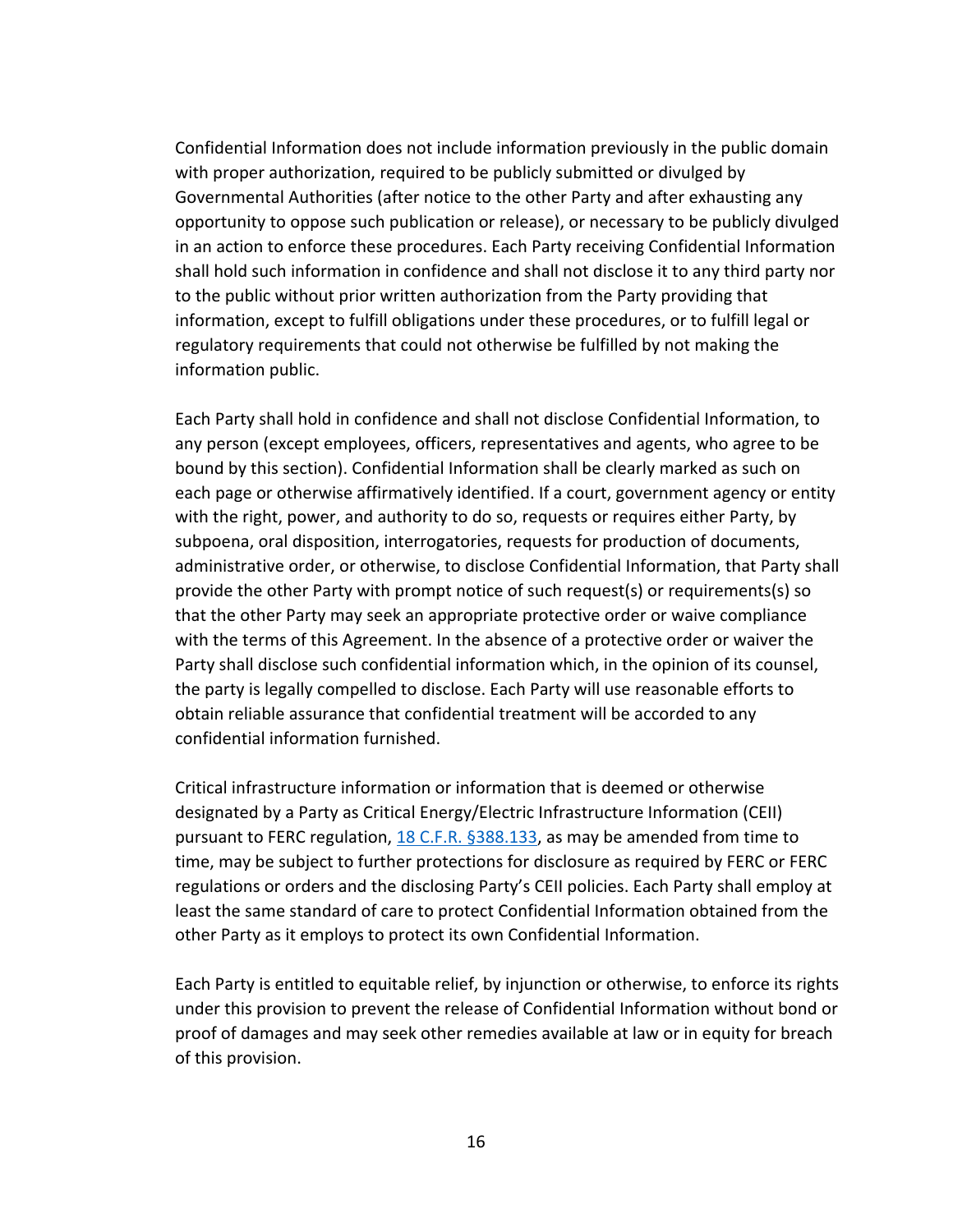#### 12.2. Non‐Warranty

The Area EPS Operator does not give any warranty, expressed or implied, as to the adequacy, safety, or other characteristics of any structures, equipment, wires, appliances or devices owned, operated, installed or maintained by the Interconnection Customer, including without limitation the DER and any structures, equipment, wires, appliances or devices not owned, operated or maintained by the Area EPS Operator. The Area EPS Operator does not guarantee uninterrupted power supply to the DER and will operate the Distribution System with the same reliability standards for the entire customer base.

#### 12.3. Indemnification

Each Party is protected from liability incurred to third parties as a result of carrying out the provisions of this interconnection process and subsequent interconnection agreements. The Parties shall at all times indemnify, defend, and save the other Party harmless from, any and all damages, losses, claims, including claims and actions relating to injury to or death of any person or damage to property, demand, suits, recoveries, costs and expenses, court costs, attorney fees, and all other obligations by or to third parties, arising out of or resulting from the other Party's action or inactions of its obligations under this agreement on behalf of the indemnifying Party, except in cases of gross negligence or intentional wrongdoing by the indemnified Party.

This indemnification obligation shall apply notwithstanding any negligent or intentional acts, errors or omissions of the indemnified Party, but the indemnifying Party's liability to indemnify the indemnified Party shall be reduced in proportion to the percentage by which the indemnified Party's negligent or intentional acts, errors or omissions caused the damages.

Neither Party shall be indemnified for its damages resulting from its sole negligence, intentional acts or willful misconduct. These indemnity provisions shall not be construed to relieve any insurer of its obligation to pay claims consistent with the provisions of a valid insurance policy.

If an indemnified person is entitled to indemnification under this article as a result of a claim by a third party, and the indemnifying Party fails, after notice and reasonable opportunity to proceed under this article, to assume the defense of such claim, such indemnified person may at the expense of the indemnifying Party contest, settle or consent to the entry of any judgment with respect to, or pay in full, such claim.

If an indemnifying party is obligated to indemnify and hold any indemnified person harmless under this article, the amount owing to the indemnified person shall be the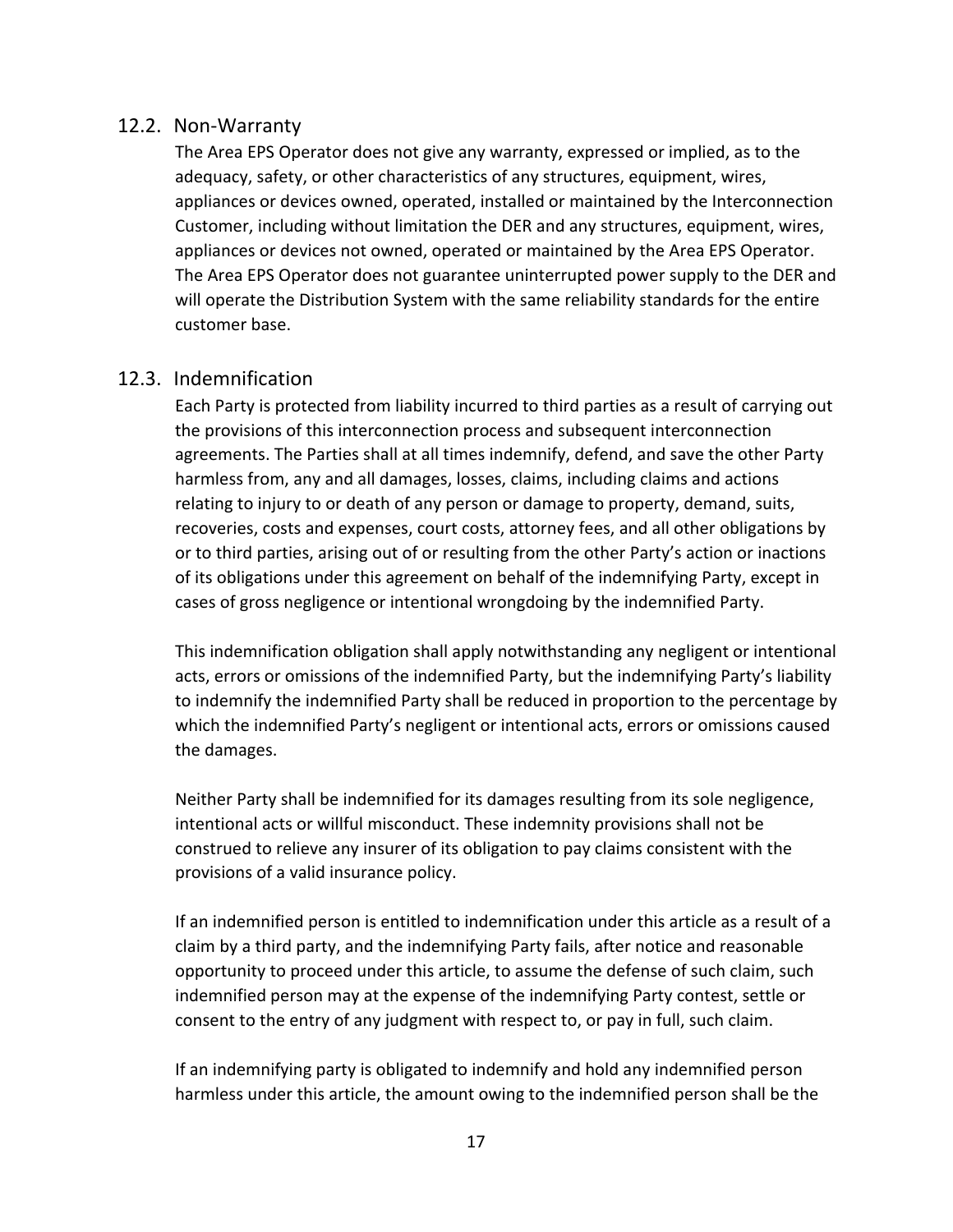amount of such indemnified person's actual loss, net of any insurance or other recovery.

Promptly after receipt by an indemnified person of any claim or notice of the commencement of any action or administrative or legal proceeding or investigation as to which the indemnity provided for in this article may apply, the indemnified person shall notify the indemnifying party of such fact. Any failure of or delay in such notification shall not affect a Party's indemnification obligation unless such failure or delay is materially prejudicial to the indemnifying party.

## 12.4. Limitation of Liability

Each party's liability to the other party for any loss, cost, claim, injury, liability, or expense, including reasonable attorney's fees, relating to or arising from any act or omission in its performance of this Agreement, shall be limited to the amount of direct damage actually incurred. In no event shall either party be liable to the other party for an indirect, incidental, special, consequential, or punitive damages of any kind whatsoever, except as allowed under in Section 12.3.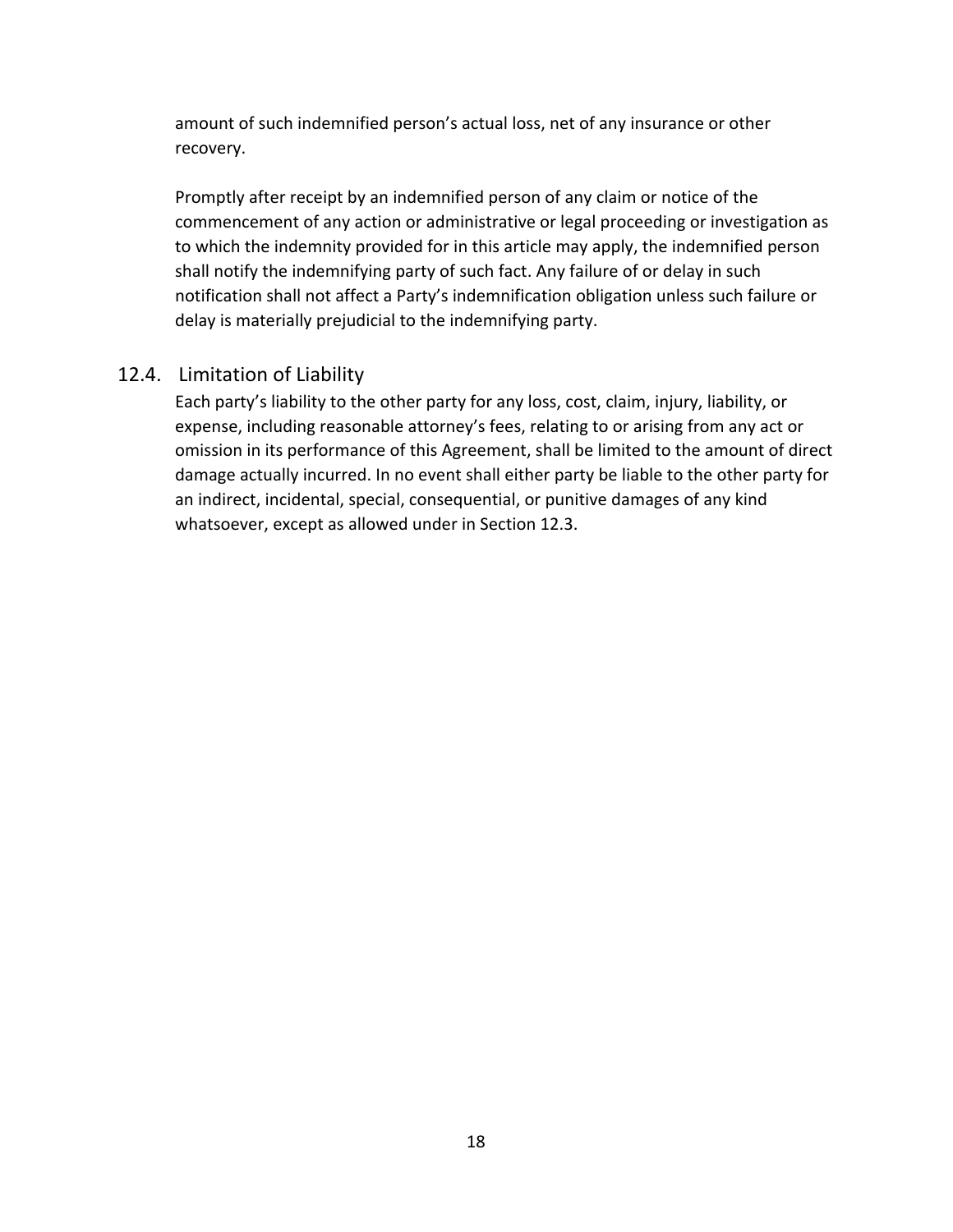# **13 Glossary**

**Affected System** – Another Area EPS Operator's System, Transmission Owner's Transmission System, or Transmission System connected generation which may be affected by the proposed interconnection.

**Applicant Agent** – A person designated in writing by the Interconnection Customer to represent or provide information to the Area EPS on the Interconnection Customer's behalf throughout the interconnection process.

**Area EPS** – The electric power distribution system connected at the Point of Common Coupling.

**Area EPS Operator** – An entity that owns, controls, or operates the electric power distribution systems that are used for the provision of electric service in Minnesota. For this Interconnection Process the Area EPS Operator is [NAME OF UTILITY]

**Business Day** – Monday through Friday, excluding Holidays as defined by Minn. Stat. §645.44, Subdivision 5. Any communication to have been sent or received after 4:30 p.m. Central Prevailing Time or on a Saturday, Sunday or holiday shall be considered to have been sent on the next Business Day.

**Certified Equipment** – Certified equipment is equipment that has been tested by a nationally recognized lab meeting a specific standard. For DER systems, a UL 1741 listing is a common form of DER inverter certification. Additional information is contained in Sections 14 and 15.

**Confidential Information** – Any confidential and/or proprietary information provided by one Party to the other Party and is clearly marked or otherwise designated "Confidential." All procedures, design, operating specifications, and metering data provided by the Interconnection Customer may be deemed Confidential Information. See Section 12.1 for further information.

**Distributed Energy Resource** (DER) – A source of electric power that is not directly connected to a bulk power system or central station service. DER includes both generators and energy storage technologies capable of exporting active power to an EPS. An interconnection system or a supplemental DER device that is necessary for compliance with this standard is part of a DER. For the purpose of the Interconnection Process and interconnection agreements, the DER includes the Customer's Interconnection Facilities but shall not include the Area EPS Operator's Interconnection Facilities.

**Distribution System** – The Area EPS facilities which are not part of the Local EPS, Transmission System or any generation system.

**Distribution Upgrades** – The additions, modifications, and upgrades to the Distribution System at or beyond the Point of Common Coupling to facilitate interconnection of the DER and render the distribution service necessary to effect the Interconnection Customer's connection to the Distribution System. Distribution Upgrades do not include Interconnection Facilities.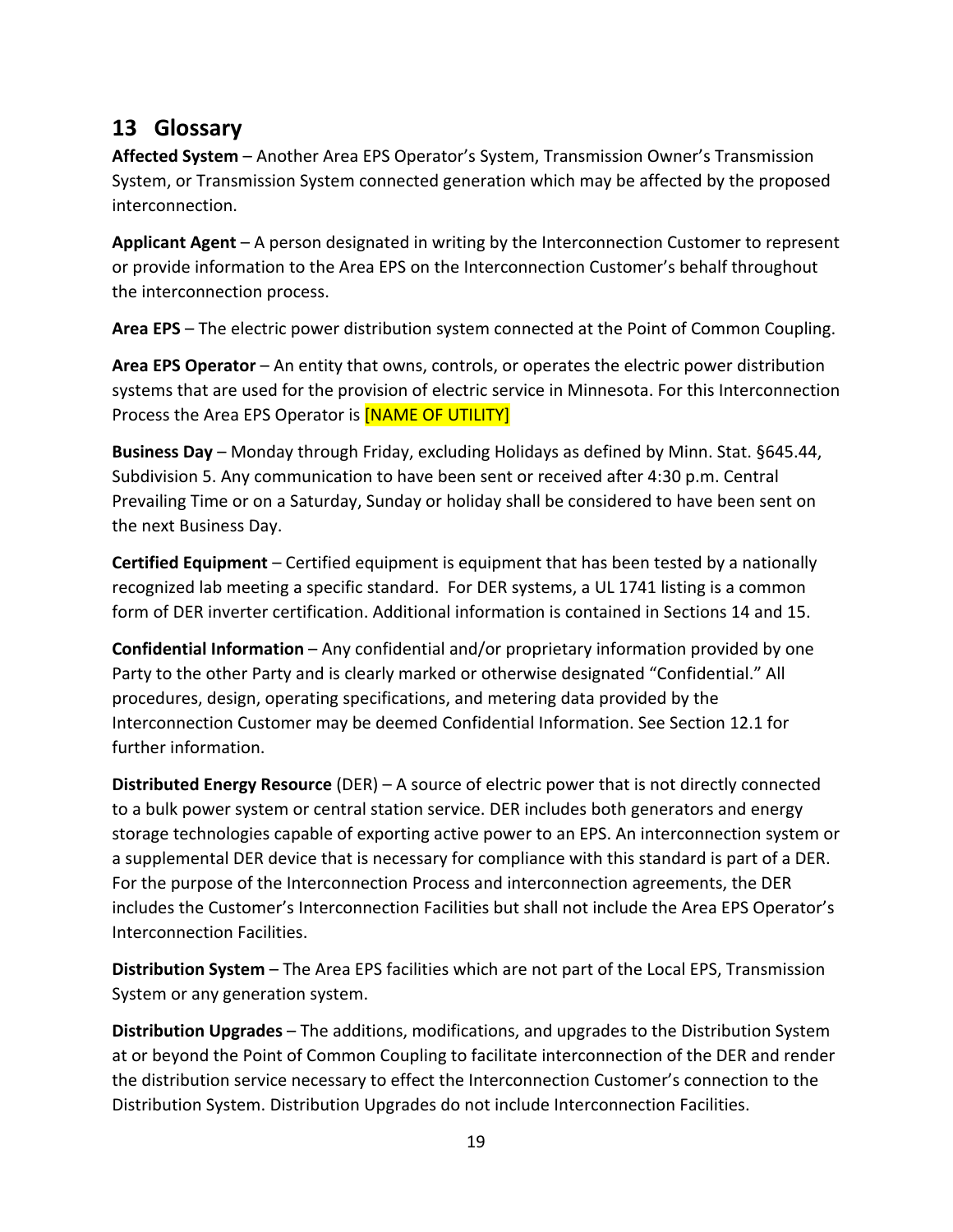**Electric Power System (EPS)** – The facilities that deliver electric power to a load.

**Fast Track Process** – The procedure as described in the Interconnection Process ‐ Fast Track Process for evaluating an Interconnection Application for a DER that meets the eligibility requirements of Section 3.4.

**Force Majeure Event** – An act of God, labor disturbance, act of the public enemy, war, insurrection, riot, fire, storm or flood, explosion, breakage or accident to machinery or equipment, an order, regulation or restriction imposed by governmental, military or lawfully established civilian authorities, or another cause beyond a Party's control. A Force Majeure Event does not include an act of negligence or intentional wrongdoing.

**Good Utility Practice** – Any of the practices, methods and acts engaged in or approved by a significant portion of the electric industry during the relevant time period, or any of the practices, methods and act which, in the exercise of reasonable judgment in light of the facts known at the time the decision was made, could have been expected to accomplish the desired result at a reasonable cost consistent with good business practices, reliability, safety and expedition. Good Utility Practice is not intended to be limited to the optimum practice, method, or act to the exclusion of all others, but rather to be acceptable practices, methods, or acts generally accepted in the region.

**Governmental Authority** – Any federal, state, local or other governmental regulatory or administrative agency, court, commission, department, board, or other governmental subdivision, legislature, rulemaking board, tribunal, or other governmental authority having jurisdiction over the Parties, their respective facilities, or the respective services they provide, and exercising or entitled to exercise any administrative, executive, police, or taxing authority or power; provided, however, that such term does not include the Interconnection Customer, the Area EPS Operator, or any Affiliate thereof. The governing authority of the municipal utility is the authority governing interconnection requirements unless otherwise provided for in the Minnesota Technical Requirements.

**Interconnection Agreement** – The terms and conditions between the Area EPS Operator and Interconnection Customer (Parties). See Section 8 for when the Uniform Contract or Municipal Minnesota Interconnection Agreement applies.

**Interconnection Application** – The Standard or Simplified Interconnection Application, as applicable, pursuant to Section 4.

**Interconnection Customer** – The person or entity, including the Area EPS Operator, who will be the owner of the DER and who proposes to interconnect a DER(s) with the Area EPS Operator's Distribution System. The Interconnection Customer is responsible for ensuring the DER(s) is designed, operated and maintained in compliance with the Minnesota Technical Requirements.

**Interconnection Facilities** – The Area EPS Operator's Interconnection Facilities and the Interconnection Customer's Interconnection Facilities. Collectively, Interconnection Facilities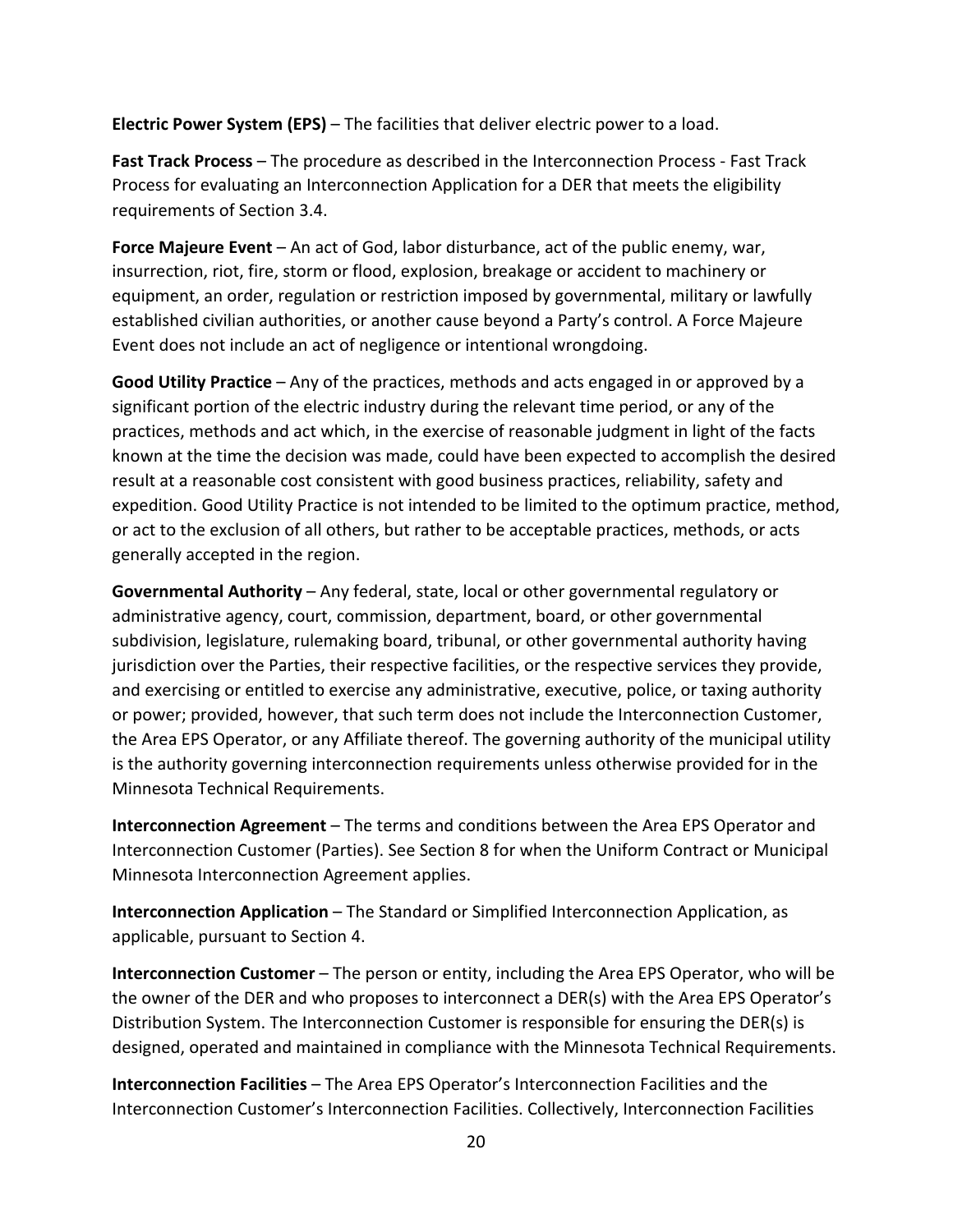include all facilities and equipment between the DER and the Point of Common Coupling, including any modification, additions or upgrades that are necessary to physically and electrically interconnect the DER to the Area EPS Operator's System. Some examples of Customer Interconnection Facilities include supplemental DER devices, inverters, and associated wiring and cables up to the Point of DER Connection. Some examples of Area EPS Operator Interconnection Facilities include sole use facilities; such as, line extensions, controls, relays, switches, breakers, transformers and shall not include Distribution Upgrades or Network Upgrades.

**Interconnection Process** – The Area EPS Operator's interconnection standards in this document.

**Material Modification** – A modification to machine data, equipment configuration or to the interconnection site of the DER at any time after receiving notification by the Area EPS Operator of a complete Interconnection Application that has a material impact on the cost, timing, or design of any Interconnection Facilities or Upgrades, or a material impact on the cost, timing or design of any Interconnection Application with a later Queue Position or the safety or reliability of the Area EPS.<sup>6</sup>

**MN Technical Requirements** – The term including all of the DER technical interconnection requirement documents for the state of Minnesota; including Attachment 2 Distributed Generation Interconnection Requirements established in the Commission's September 28, 2004 Order in E‐999/CI‐01‐1023) until superseded and upon Commission approval of updated Minnesota DER Technical Interconnection and Interoperability Requirements in E‐999/CI‐16‐ 521 (anticipated July 2019.)

**Nameplate Rating** – nominal voltage (V), current (A), maximum active power (kWac), apparent power (kVA), and reactive power (kVar) at which a DER is capable of sustained operation. For a Local EPS with multiple DER units, the aggregate nameplate rating is equal to the sum of all DERs nameplate rating in the Local EPS. For purposes of the Attachment V in the Interconnection Agreement, the DER system's capacity may, with the Area EPS's agreement, be

 $6$  A Material Modification shall include, but may not be limited to, a modification from the approved Interconnection Application that: (1) changes the physical location of the point of common coupling such that it is likely to have an impact on technical review; (2) increases the nameplate rating or output characteristics of the Distributed Energy Resource; (3) changes or replaces generating equipment, such as generator(s), inverter(s), transformers, relaying, controls, etc., and substitutes equipment that is not like-kind substitution in certification, size, ratings, impedances, efficiencies or capabilities of the equipment; (4) changes transformer connection(s) or grounding; and/or (5) changes to a certified inverter with different specifications or different inverter control settings or configuration. A Material Modification shall not include a modification from the approved Interconnection Application that: (1) changes the ownership of a Distributed Energy Resource; (2) changes the address of the Distributed Energy Resource, so long as the physical point of common coupling remains the same; (3) changes or replaces generating equipment such as generator(s), inverter(s), solar panel(s), transformers, relaying, controls, etc. and substitutes equipment that is a like-kind substitution in certification, size, ratings, impedances, efficiencies or capabilities of the equipment; and/or (4) increases the DC/AC ratio but does not increase the maximum AC output capability of the Distributed Energy Resource in a way that is likely to have an impact on technical review.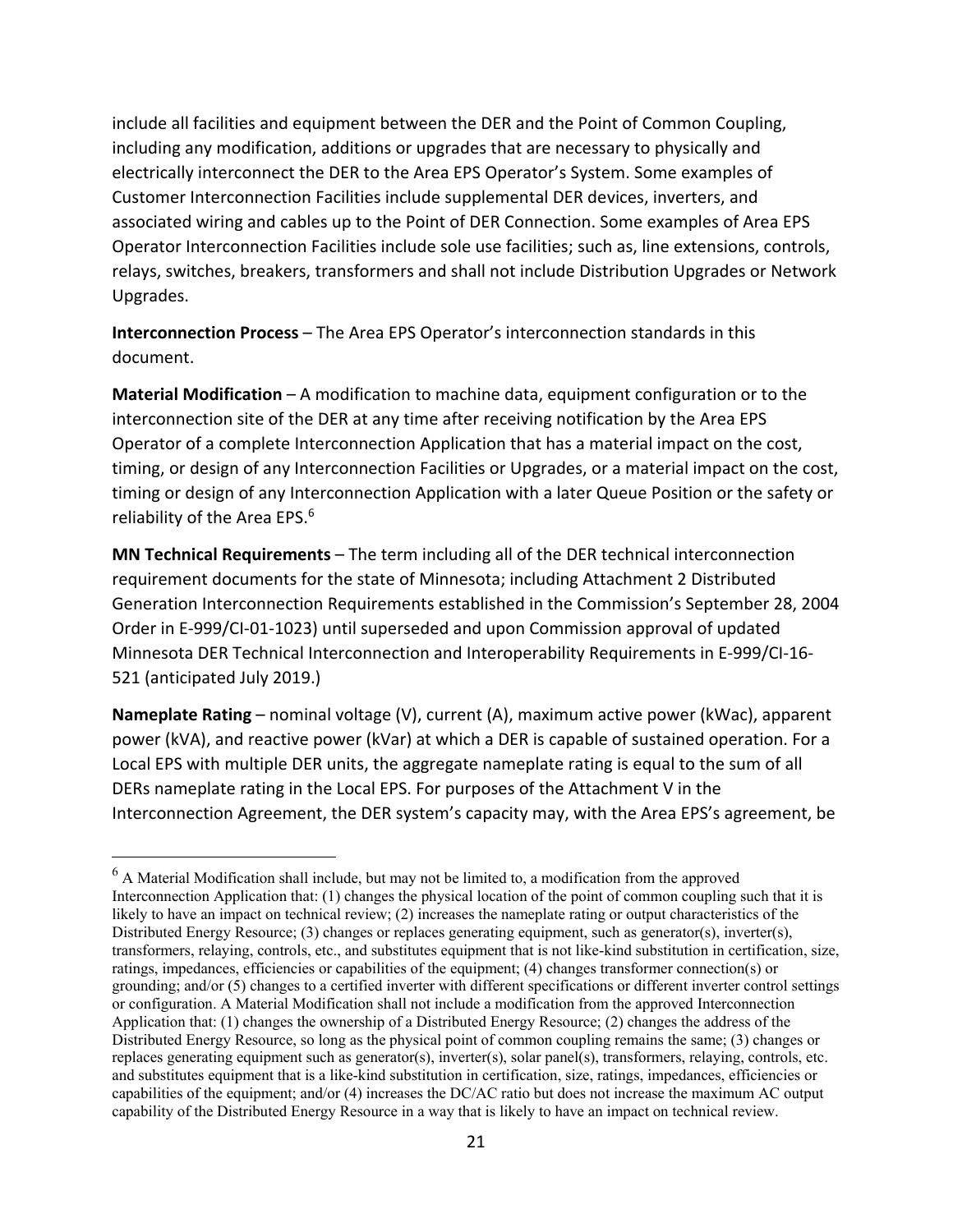limited thought use of control systems, power relays or similar device settings or adjustments as identified in IEEE 1547. The nameplate ratings referenced in the Interconnection Process are alternating current nameplate DER ratings at the Point of DER Coupling.

**Network Upgrades** – Additions, modifications, and upgrades to the Transmission System required at or beyond the point at which the DER interconnects with the Area EPS Operator's System to accommodate the interconnection with the DER to the Area EPS Operator's System. Network Upgrades do not include Distribution Upgrades.

**Operating Requirements** – Any operating and technical requirements that may be applicable due to the Transmission Provider's technical requirements or Minnesota Technical Requirements, including those set forth in the Interconnection Agreement.

**Party or Parties** – The Area EPS Operator and the Interconnection Customer.

**Point of Common Coupling (PCC)** – The point where the Interconnection Facilities connect with the Area EPS Operator's Distribution System. See figure 1. Equivalent, in most cases, to "service point" as specified by the Area EPS Operator and described in the National Electrical Code and the National Electrical Safety Code.



Area Electric Power System (Area EPS)

**Figure 1: Point of Common Coupling and Point of DER Connection** (Source: IEEE 1547)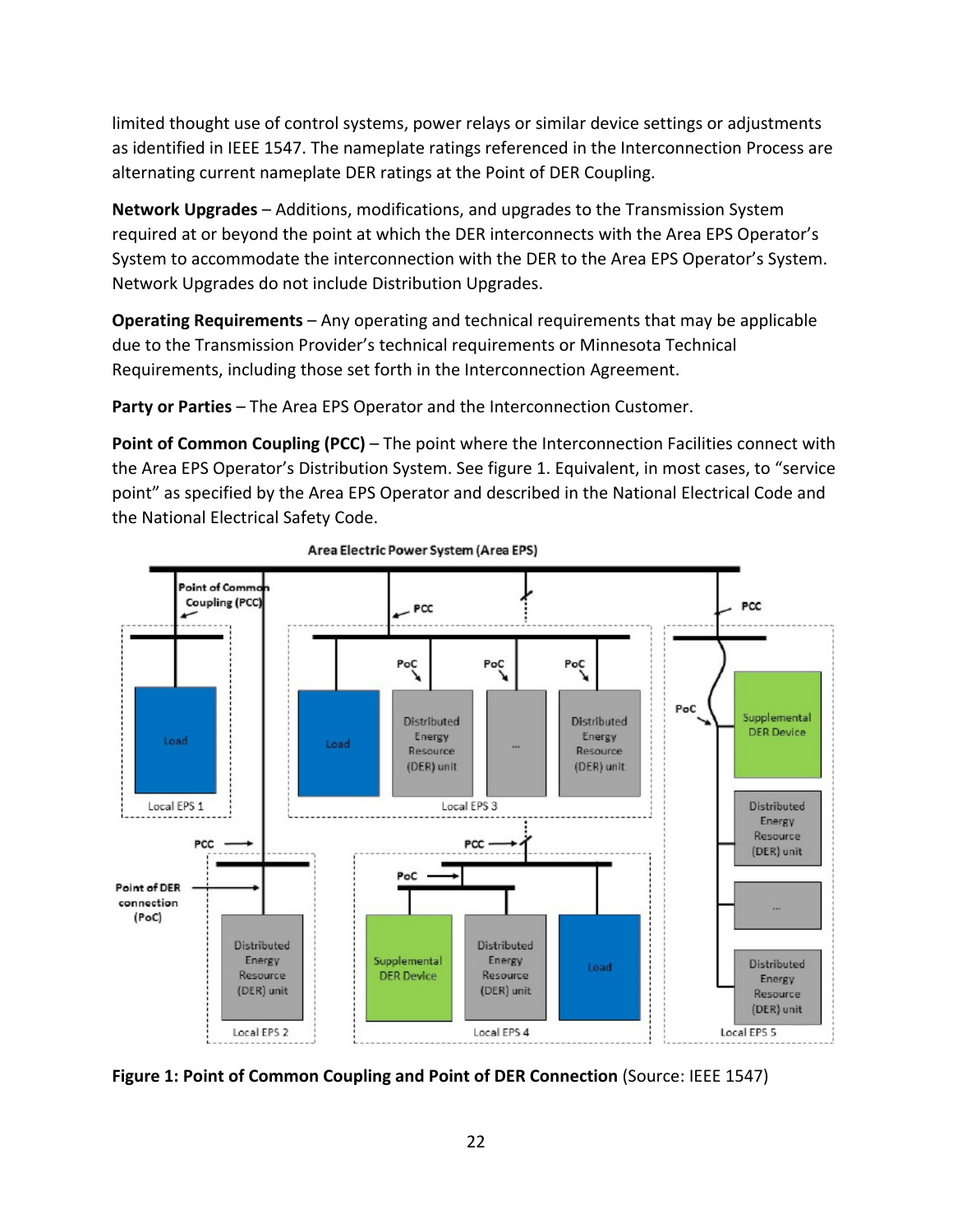**Point of DER Connection (PoC)** – When identified as the Reference Point of Applicability, the point where an individual DER is electrically connected in a Local EPS and meets the requirements of this standard exclusive of any load present in the respective part of the Local EPS (e.g. terminals of the inverter when no supplemental DER device is required). For DER unit(s) that are not self-sufficient to meet the requirements without a supplemental DER device(s), the Point of DER Connection is the point where the requirements of this standard are met by DER in conjunction with a supplemental DER device(s) exclusive of any load present in the respective part of the Local EPS.

**Queue Position** – The order of a valid Interconnection Application, relative to all other pending valid Interconnection Applications, that is established based upon the date‐ and time‐ of receipt of the complete Interconnection Application as described in Section 4.7.

**Reasonable Efforts** – With respect to an action required to be attempted or taken by a Party under these procedures, efforts that are timely and consistent with Good Utility Practice and are otherwise substantially equivalent to those a Party would use to protect its own interests.

**Reference Point of Applicability** – The location, either the Point of Common Coupling or the Point of DER Connection, where the interconnection and interoperability performance requirements specified in IEEE 1547 apply. With mutual agreement, the Area EPS Operator and Customer may determine a point between the Point of Common Coupling and Point of DER Connection. See Minnesota Technical Requirements for more information.

**Simplified Process** – The procedure for evaluating an Interconnection Application for a certified inverter-based DER no larger than 20 kW that uses the screens described in the Interconnection Process – Simplified Process document. The Simplified Process includes simplified procedures.

**Study Process** – The procedure for evaluating an Interconnection Application that includes the scoping meeting, system impact study, and facilities study.

**Transmission Owner** – The entity that owns, leases or otherwise possesses an interest in the portion of the Transmission System relevant to the Interconnection.

**Transmission Provider** – The entity (or its designated agent) that owns, leases, controls, or operates transmission facilities used for the transmission of electricity. The term Transmission Provider includes the Transmission Owner when the Transmission Owner is separate from the Transmission Provider. The Transmission Provider may include the Independent System Operator or Regional Transmission Operator.

**Transmission System** – The facilities owned, leased, controlled or operated by the Transmission Provider or the Transmission Owner that are used to provide transmission service. See the Commission's July 26, 2000 Order Adopting Boundary Guidelines for Distinguishing Transmission from Generation and Distribution Assets in Docket No. E‐999/CI‐99‐1261.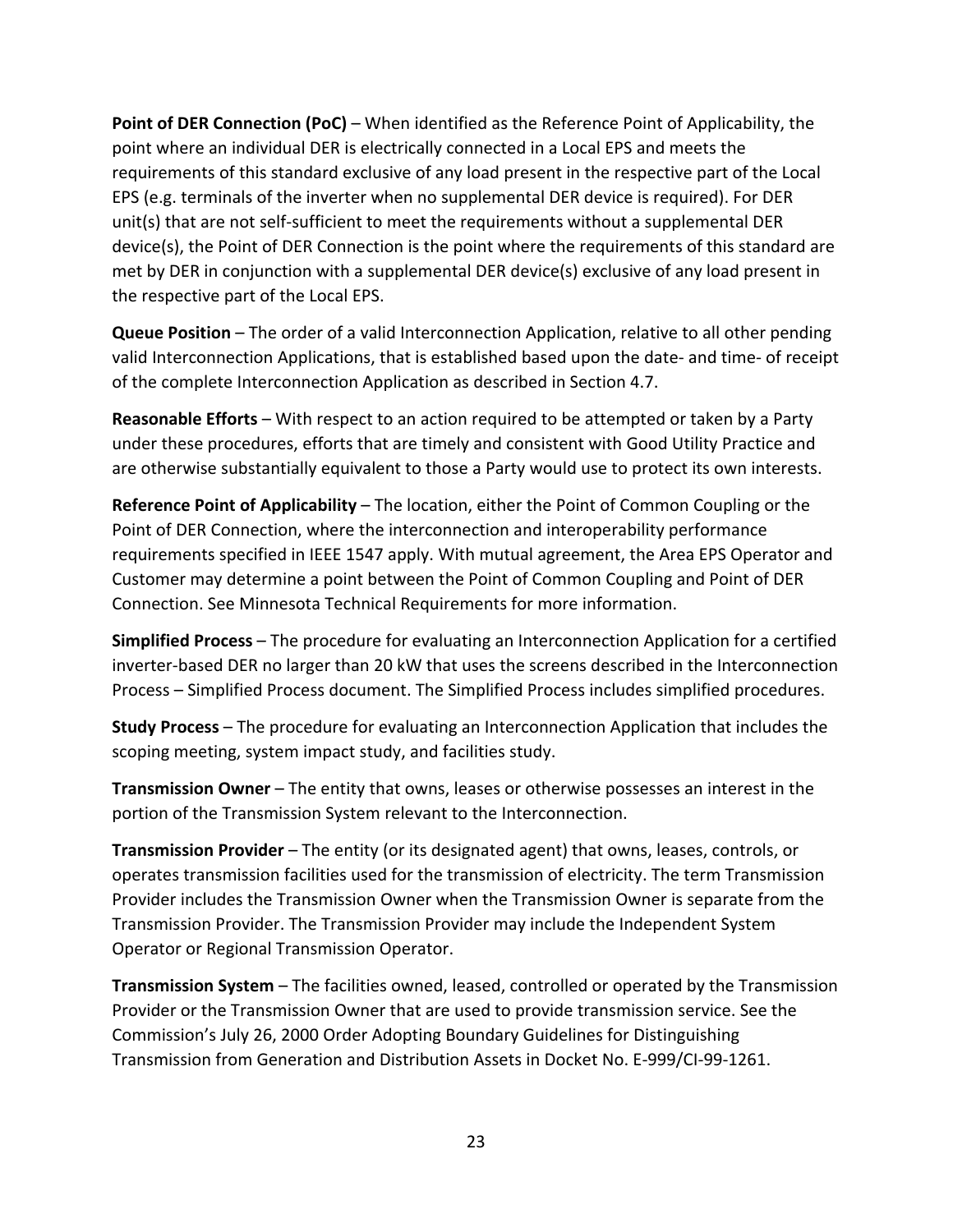**Uniform Contract** – the Area EPS Operator's Agreement for Cogeneration and Small Power Production Facilities (Uniform Contract) that may be applied to all qualifying new and existing interconnections between the Area EPS Operator and a DER system having capacity less than 40 kilowatts.

**Upgrades** – The required additions and modifications to the Area EPS Operator's Transmission or Distribution System at or beyond the Point of Interconnection. Upgrades may be Network Upgrades or Distribution Upgrades. Upgrades do not include Interconnection Facilities.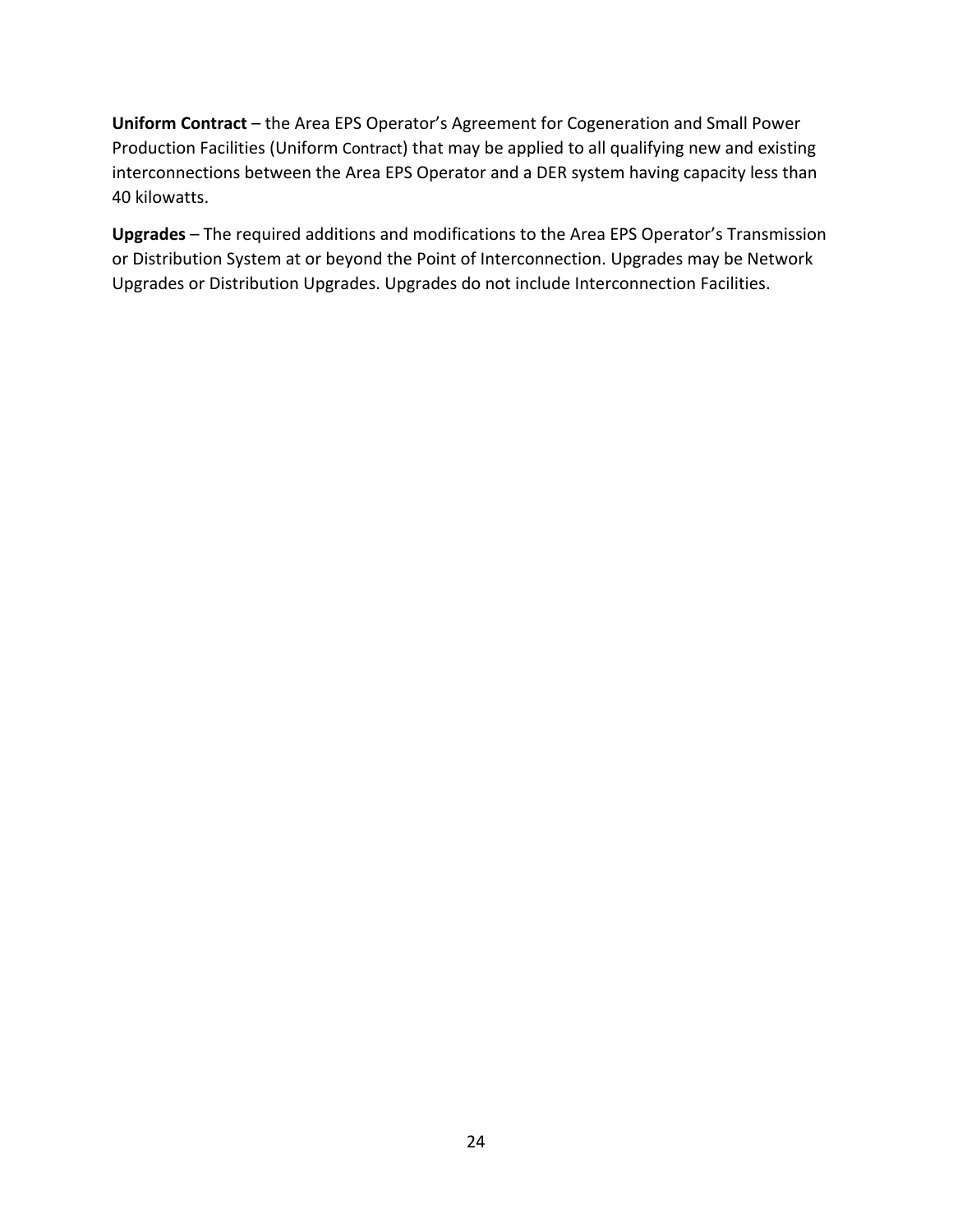# **14 Certification of DER Equipment**

Distributed Energy Resource (DER) equipment proposed for use in an interconnection system shall be considered certified for interconnected operation if the following criteria is met:

- 1) It has been tested in accordance with industry standards for continuous utility interactive operation in compliance with the appropriate codes and standards referenced below by any Nationally Recognized Testing Laboratory (NRTL) recognized by the United States Occupational Safety and Health Administration to test and certify interconnection equipment pursuant to the relevant codes and standards listed in the Overview Process,
- 2) It has been labeled and is publicly listed by such NRTL at the time of the interconnection application, and
- 3) Such NRTL makes readily available for verification all test standards and procedures it utilized in performing such equipment certification, and, with consumer approval, the test data itself. The NRTL may make such information available on its website and by encouraging such information to be included in the manufacturer's literature accompanying the equipment.

The Interconnection Customer must verify that the assembly and use of the equipment falls within the use or uses for which the equipment was tested, labeled, and listed by the NRTL.

Certified equipment shall not require further type‐test review, testing, or additional equipment to meet the requirements of this interconnection procedure; however, nothing herein shall preclude the need for a DER Design Evaluation or an on‐site commissioning test by the parties to the interconnection as provided for in the Minnesota Technical Requirements.

If the certified equipment package includes only interface components (switchgear, inverters, or other interface devices), then an Interconnection Customer must show that the generator or other electric source being utilized with the equipment package is compatible with the equipment package and is consistent with the testing and listing specified for this type of interconnection equipment.

Provided the generator or electric source, when combined with the equipment package, is within the range of capabilities for which it was tested by the NRTL and does not violate the interface components' labeling and listing performed by the NRTL, no further type-test review, testing or additional equipment on the customer side of the Point of Common Coupling shall be required to be considered certified for the purposes of this interconnection procedure; however, nothing herein shall preclude the need for a DER design evaluation or an on‐site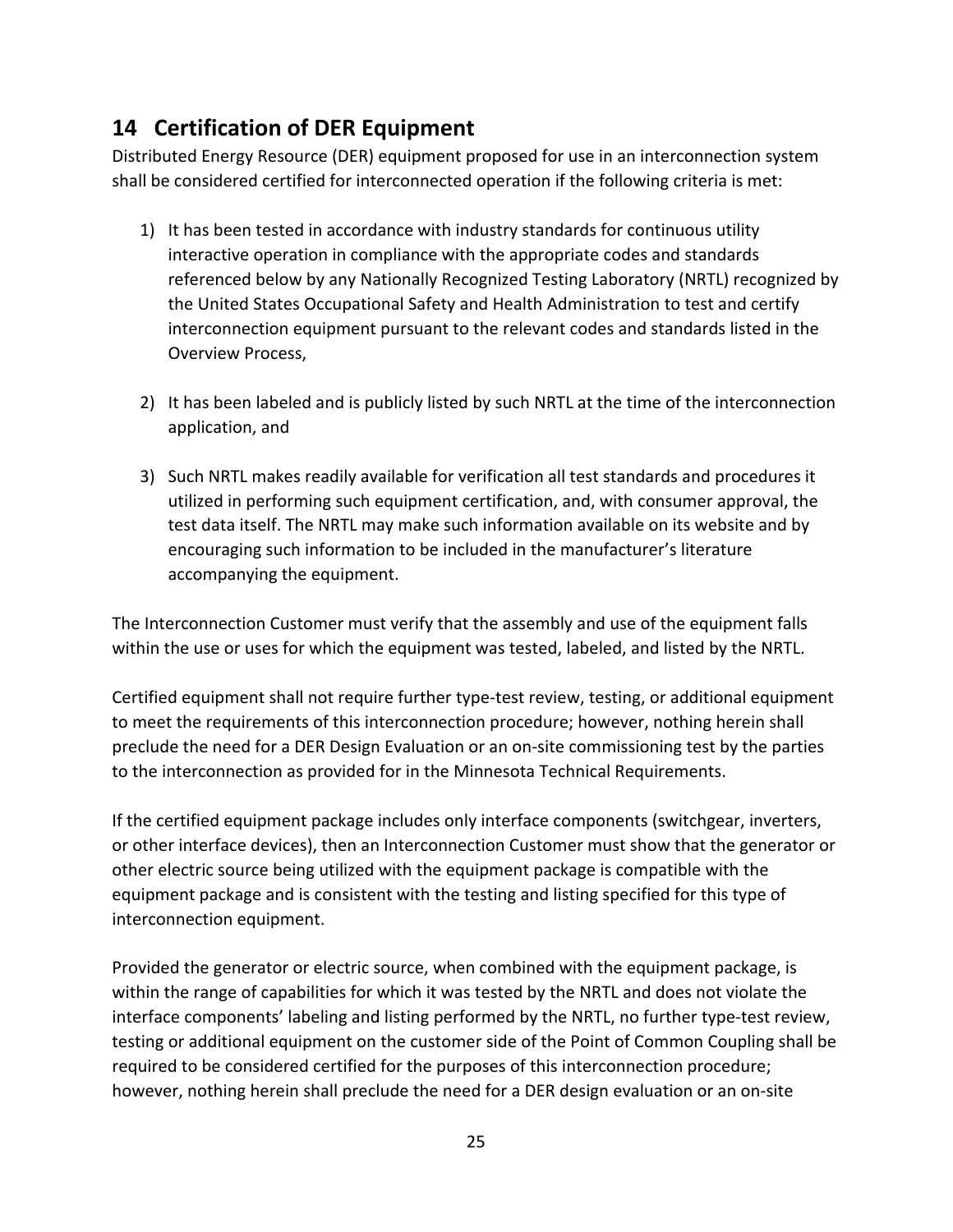commissioning test by the parties to the interconnection as provided for in the Minnesota Technical Requirements.

An equipment package does not include equipment provided by the Area EPS.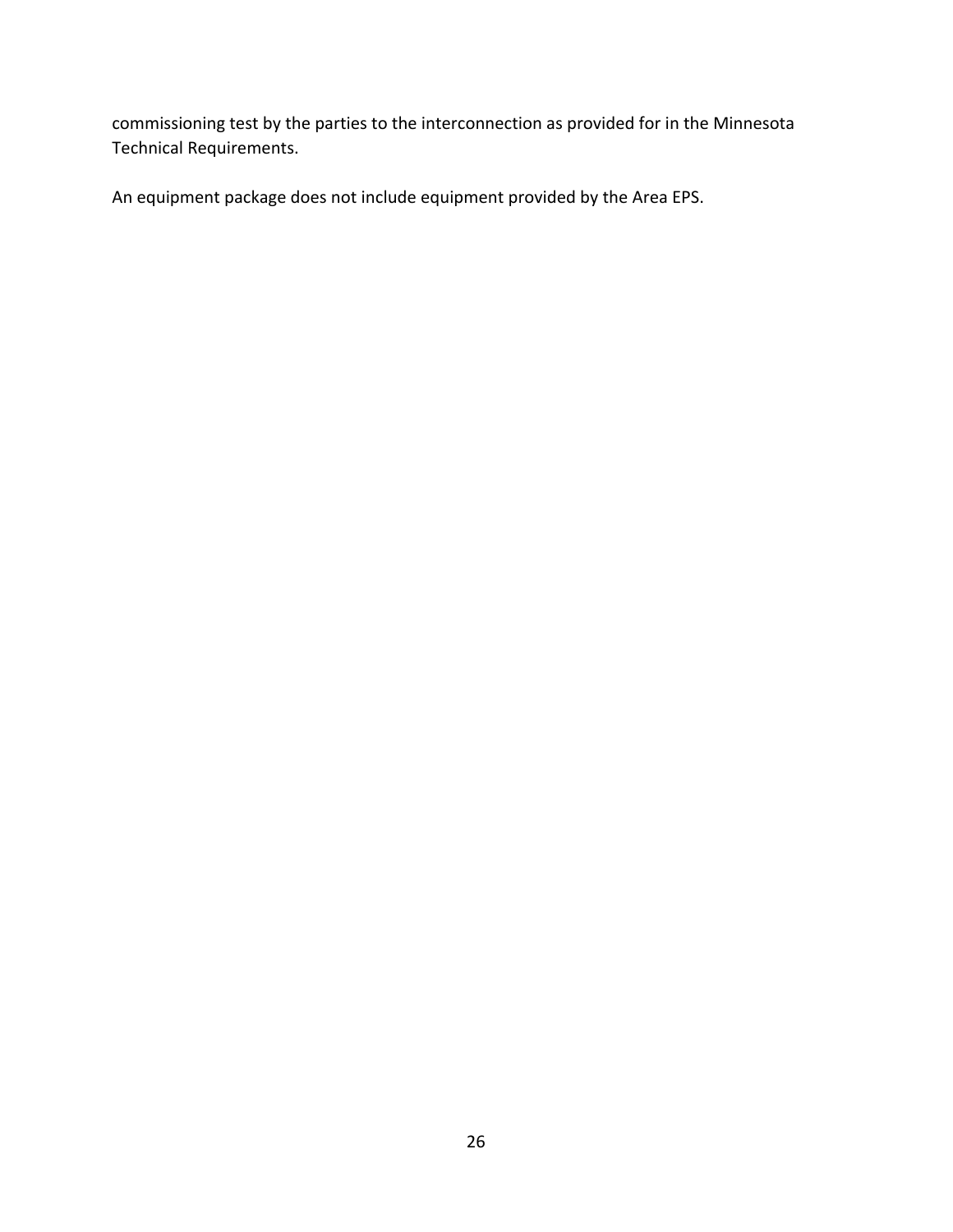# **15 Certification Codes and Standards**

The existing Minnesota Technical Requirements and the following standards shall be used in conjunction with the Interconnection Process. The process has started to update the Technical Requirements to meet IEEE 1547‐2018. Once that process is completed, the updated DER Technical Interconnection and Interoperability Requirements will supersede this section.

When the stated version of the following standards is superseded by an approved revision then that revision shall apply:

IEEE 1547‐2003 IEEE Standard for Interconnecting Distributed Resources with Electric Power Systems

IEEE 1547a‐2014 IEEE Standard for Interconnecting Distributed Resources with Electric Power Systems – Amendment 1

IEEE 1547.1‐2005 IEEE Standard Conformance Test Procedures for Equipment Interconnecting Distributed Resources with Electric Power Systems

IEEE 1547.1a‐2015 (Amendment to IEEE Std 1547.1‐2005) IEEE Standard Conformance Test Procedures for Equipment Interconnecting Distributed Resources with Electric Power Systems – Amendment 1

UL 1741 Inverters, Converters, Controllers, and Interconnection System Equipment for Use in Distributed Energy Resources (2010)

NFPA 70 (2017), National Electrical Code

IEEE Std C37.90.1 (2012) (Revision of IEEE Std C37.90.1‐2002), IEEE Standard for Surge Withstand Capability (SWC) Tests for Protective Relays and Relay Systems Associated with Electric Power Apparatus

IEEE Std C37.90.2 (2004) (Revision of IEEE Std C37.90.2‐1995), IEEE Standard for Withstand Capability of Relay Systems to Radiated Electromagnetic Interference from **Transceivers** 

IEEE Std C37.108‐20021989 (Revision of C37.108‐19892002), IEEE Guide for the Protection of Network Transformers

IEEE Std C57.12.44‐2014 (Revision of IEEE Std C57.12.44‐2005), IEEE Standard Requirements for Secondary Network Protectors